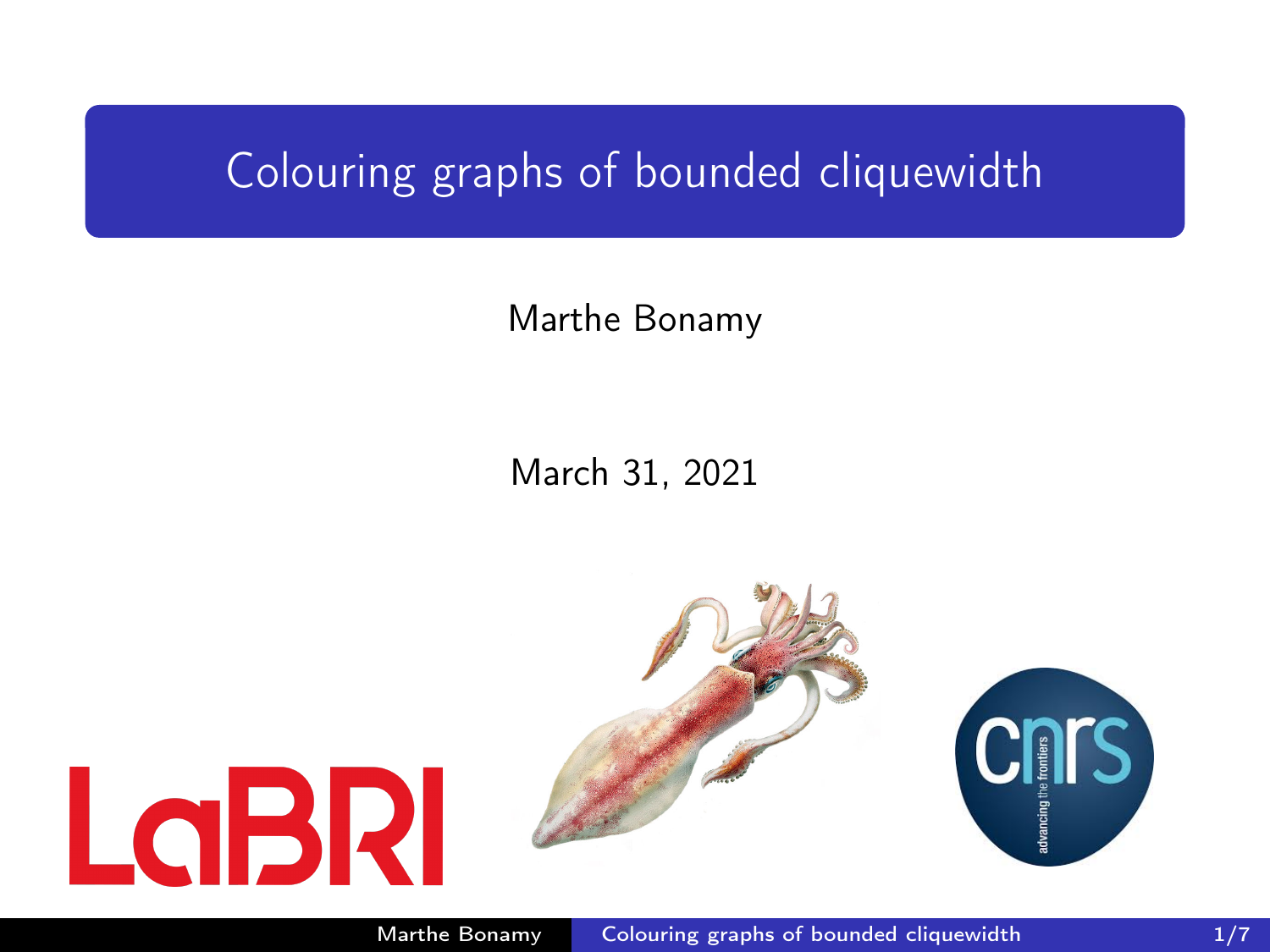$\chi(G)$ : minimum number of colours needed for a colouring.  $\omega(G)$ : size of a largest clique.

 $\omega \leq \chi$ ?  $\leq f(\omega)$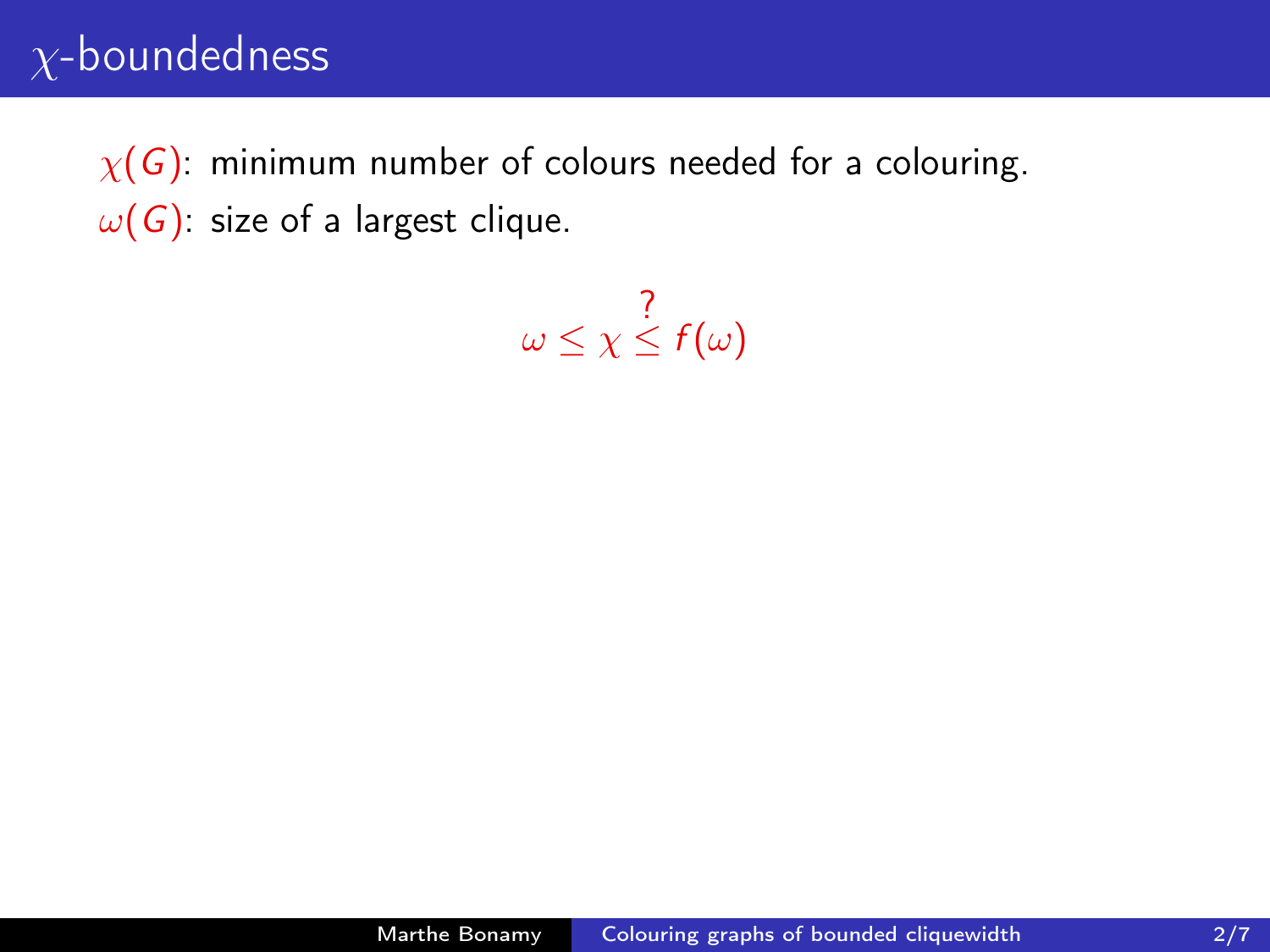$\chi(G)$ : minimum number of colours needed for a colouring.  $\omega(G)$ : size of a largest clique.

$$
\omega \leq \chi \leq f(\omega)
$$

#### Theorem (Erdős '59)

There exist graphs with arbitrarily large chromatic number and arbitrarily large girth.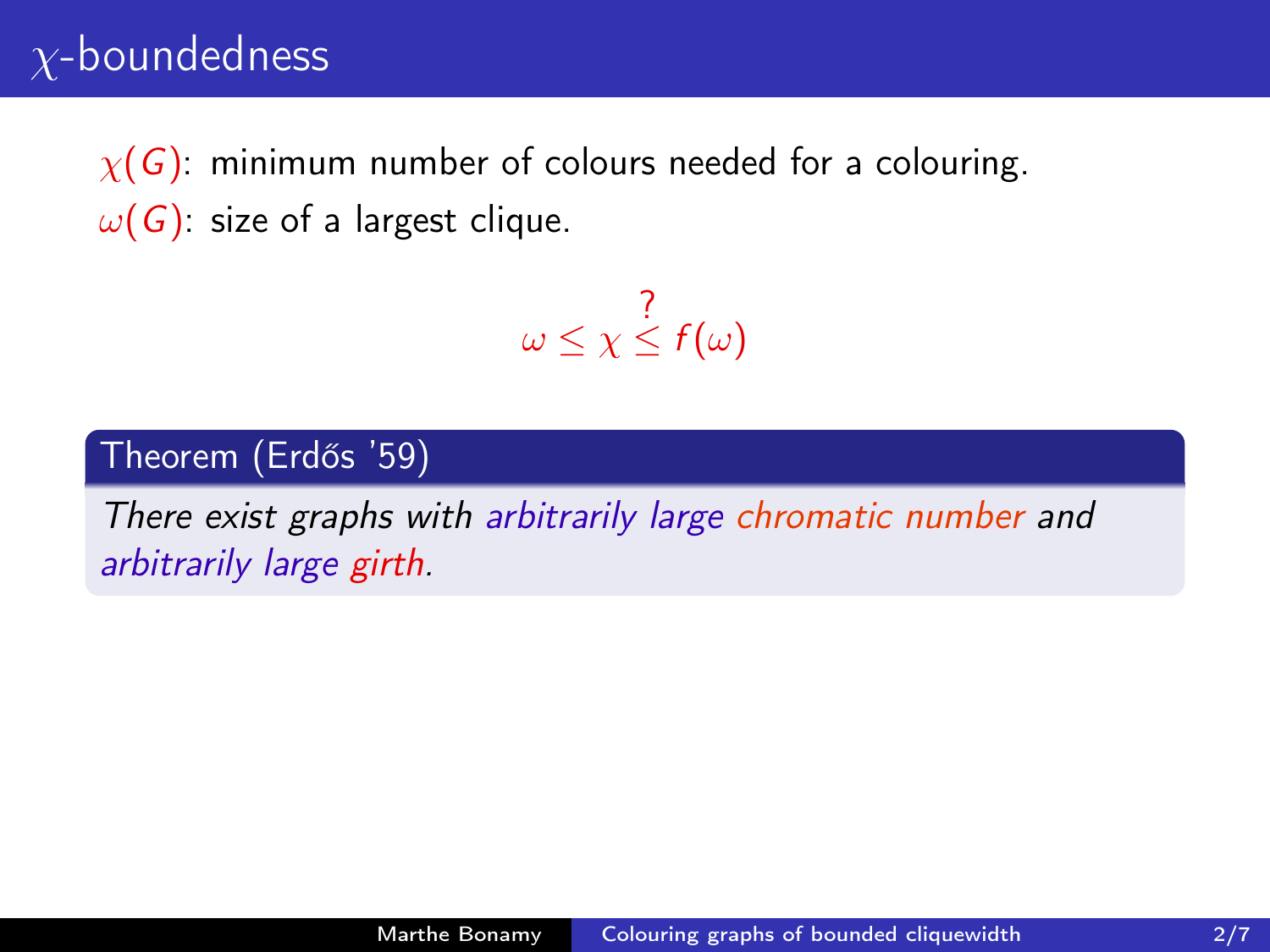$\chi(G)$ : minimum number of colours needed for a colouring.  $\omega(G)$ : size of a largest clique.

$$
\omega \leq \chi \leq f(\omega)
$$

#### Theorem (Erdős '59)

There exist graphs with arbitrarily large chromatic number and arbitrarily large girth.

Theorem (Strong perfect graph theorem, Chudnovsky, Robertson, Seymour, Thomas '02) Every graph with no induced  $C_{2p+5}$  nor  $\overline{C_{2p+5}}$  satisfies  $\chi = \omega$ .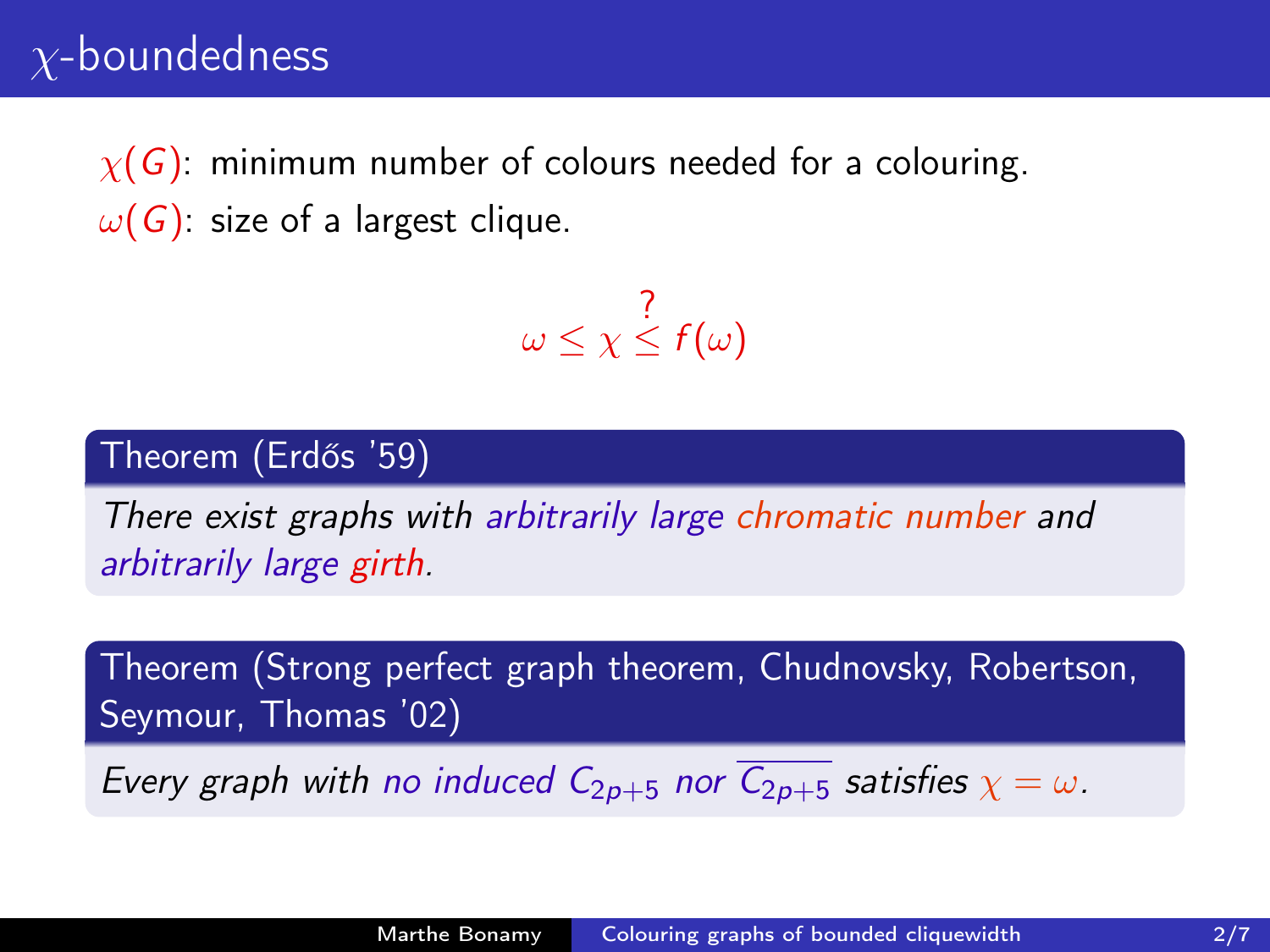$\chi(G)$ : minimum number of colours needed for a colouring.  $\omega(G)$ : size of a largest clique.

$$
\omega \leq \chi \leq f(\omega)
$$

#### Theorem (Erdős '59)

There exist graphs with arbitrarily large chromatic number and arbitrarily large girth.

Theorem (Strong perfect graph theorem, Chudnovsky, Robertson, Seymour, Thomas '02)

Every graph with no induced  $C_{2p+5}$  nor  $\overline{C_{2p+5}}$  satisfies  $\chi = \omega$ .

Not always possible: intersections of segments in the plane.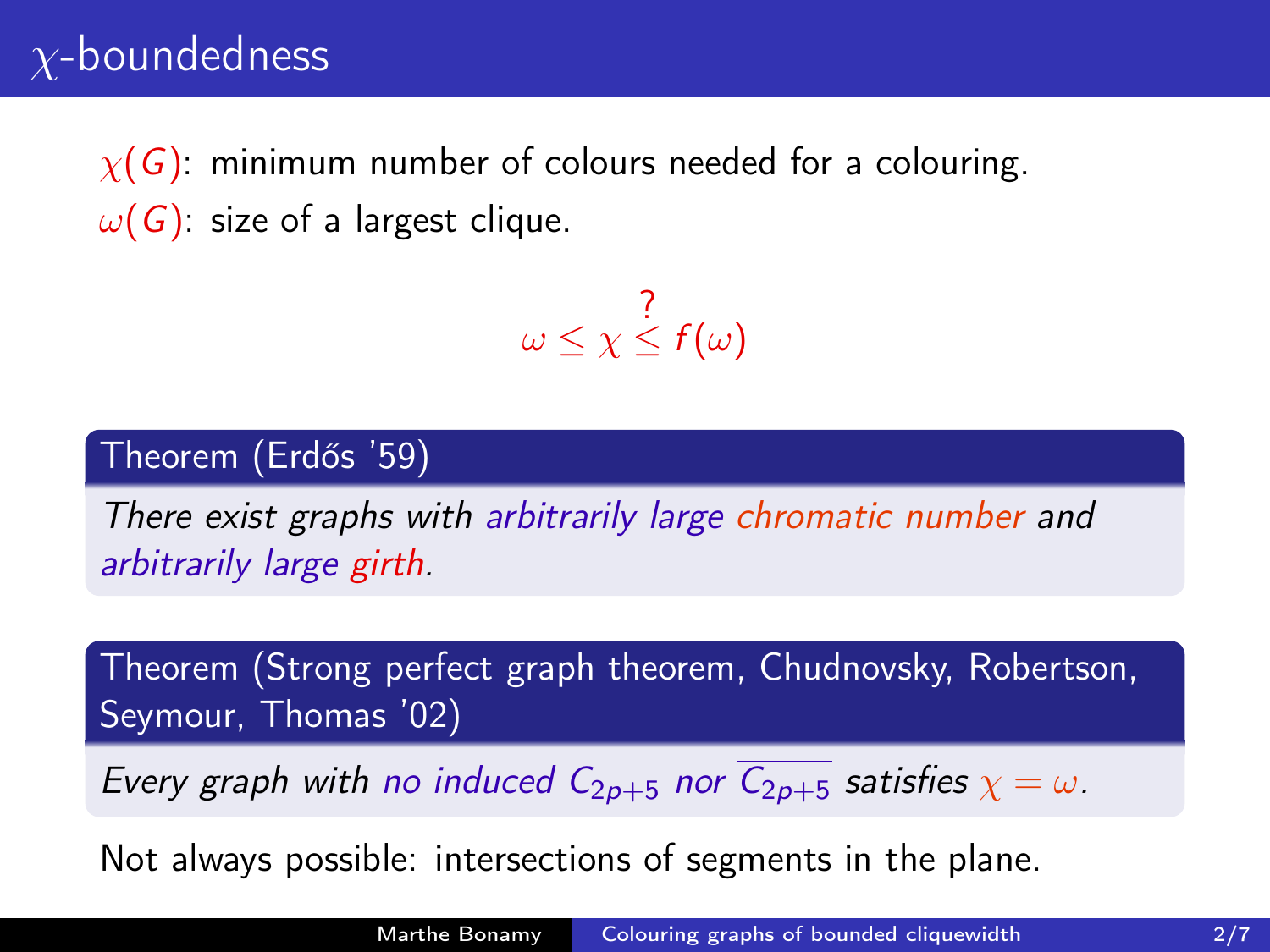## Theorem (Dvořák, Král' '11)

Graphs of bounded cliquewidth are  $\chi$ -bounded.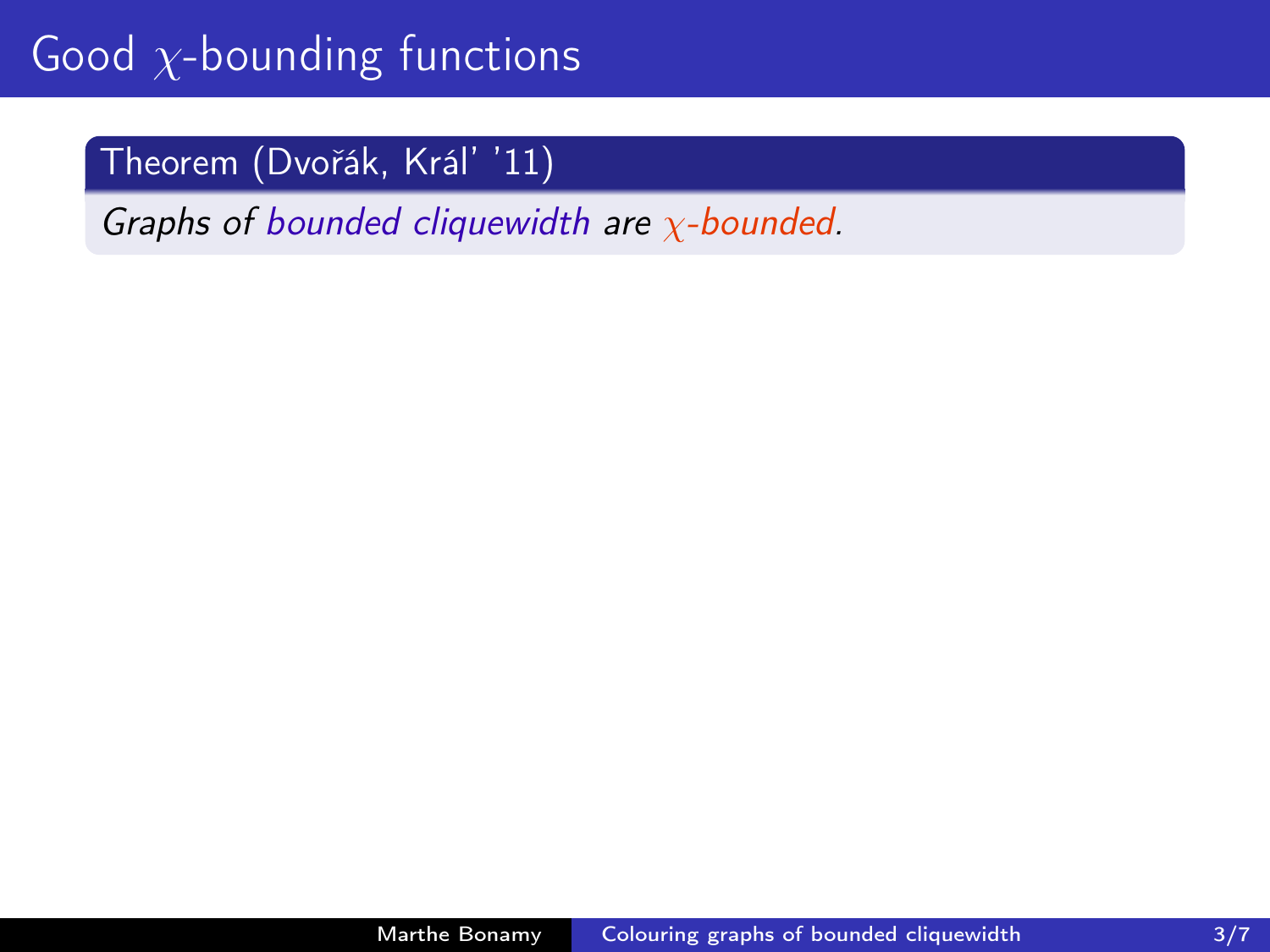## Theorem (Dvořák, Král' '11)

Graphs of bounded cliquewidth are  $\chi$ -bounded.

Generalizes to bounded twinwidth ( $\rightsquigarrow$  Friday).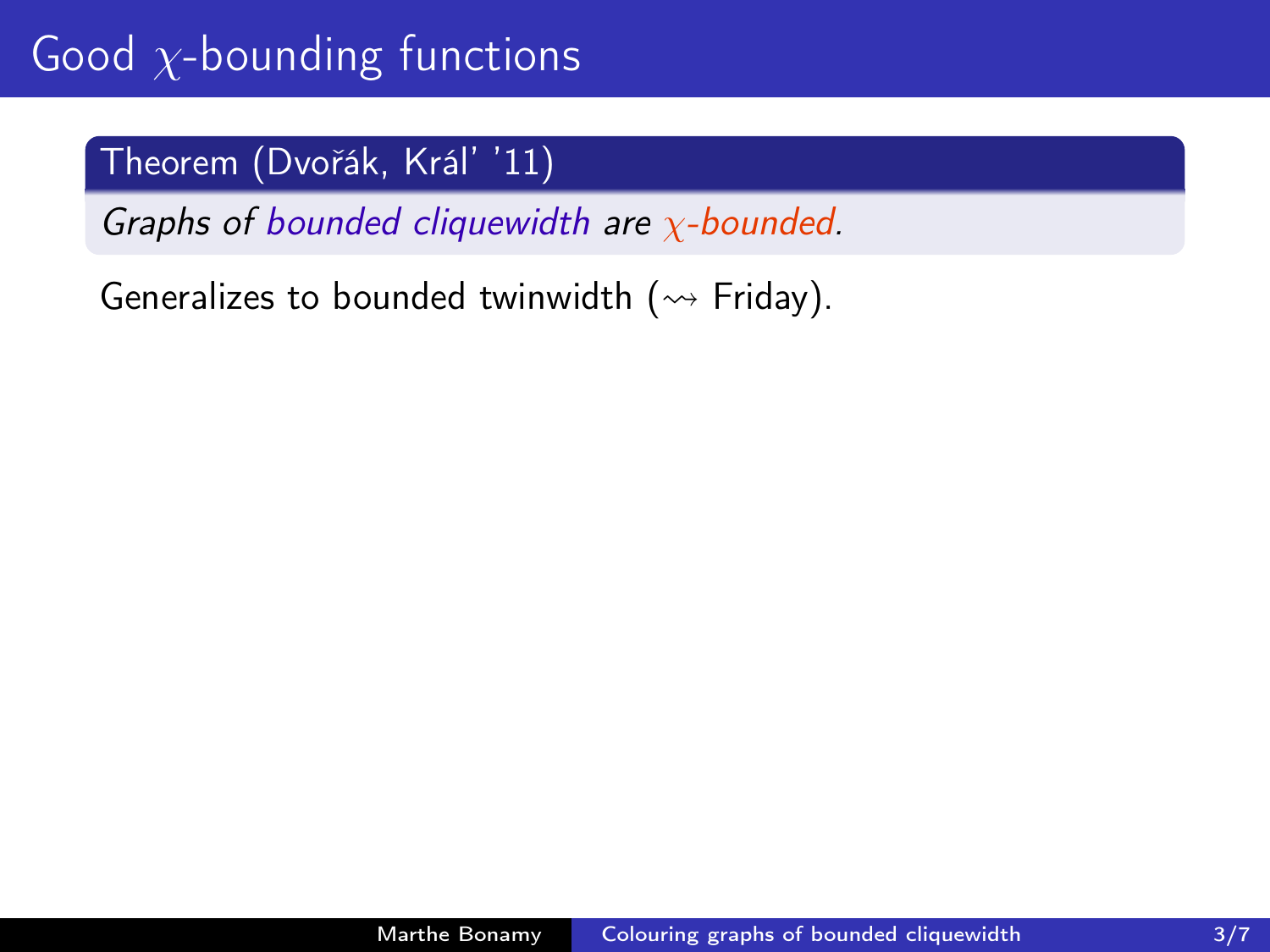## Theorem (Dvořák, Král' '11)

Graphs of bounded cliquewidth are  $\chi$ -bounded.

Generalizes to bounded twinwidth ( $\rightarrow$  Friday).

## Conjecture (Esperet '16)

For every hereditary class G, if there is f such that  $\chi \le f(\omega)$ , then there is c such that  $\chi \leq \omega^c$ .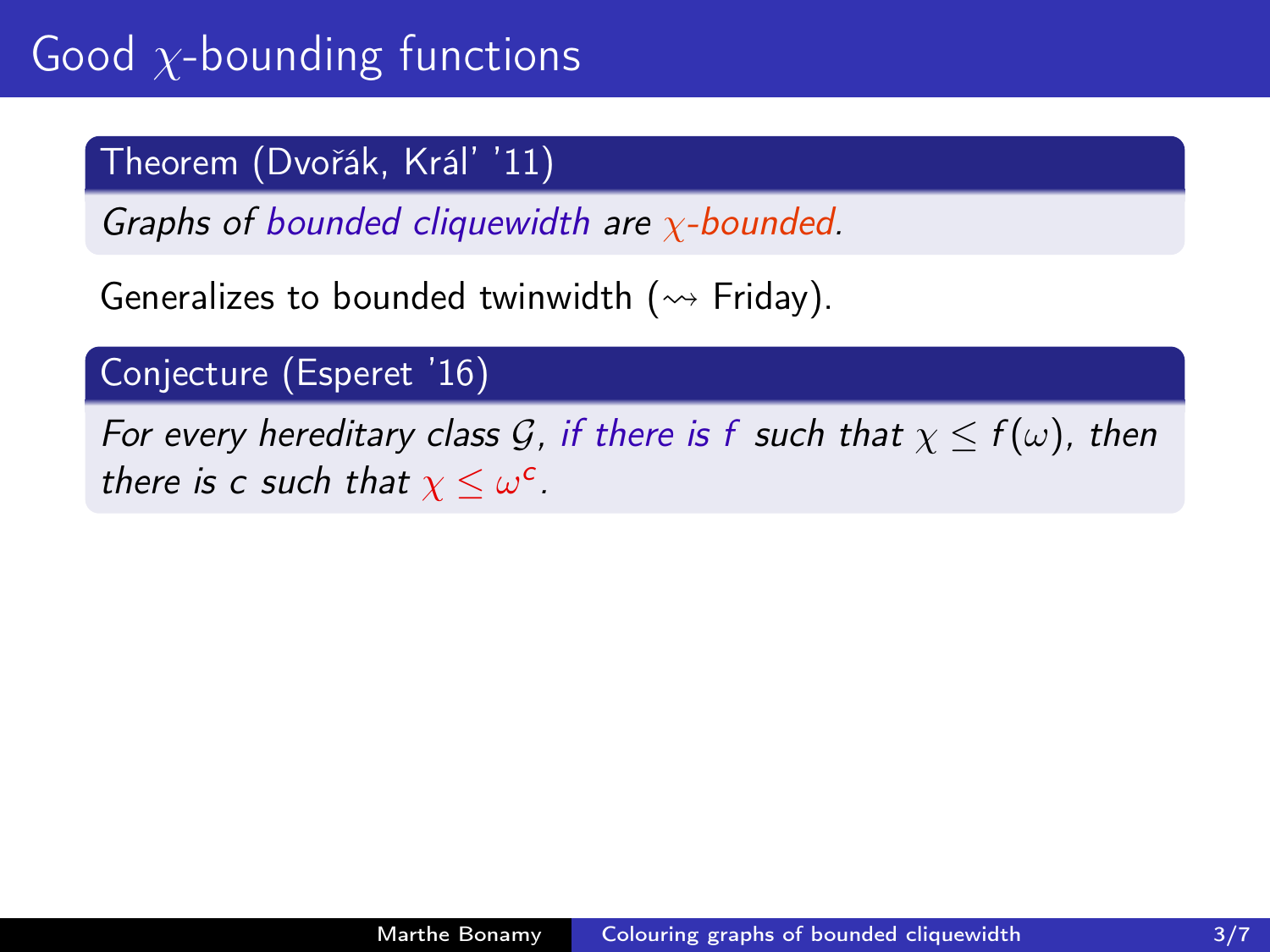## Theorem (Dvořák, Král' '11)

Graphs of bounded cliquewidth are  $\chi$ -bounded.

Generalizes to bounded twinwidth ( $\rightarrow$  Friday).

## Conjecture (Esperet '16)

For every hereditary class G, if there is f such that  $\chi \le f(\omega)$ , then there is c such that  $\chi \leq \omega^c$ .

Open even for  $P_5$ -free graphs...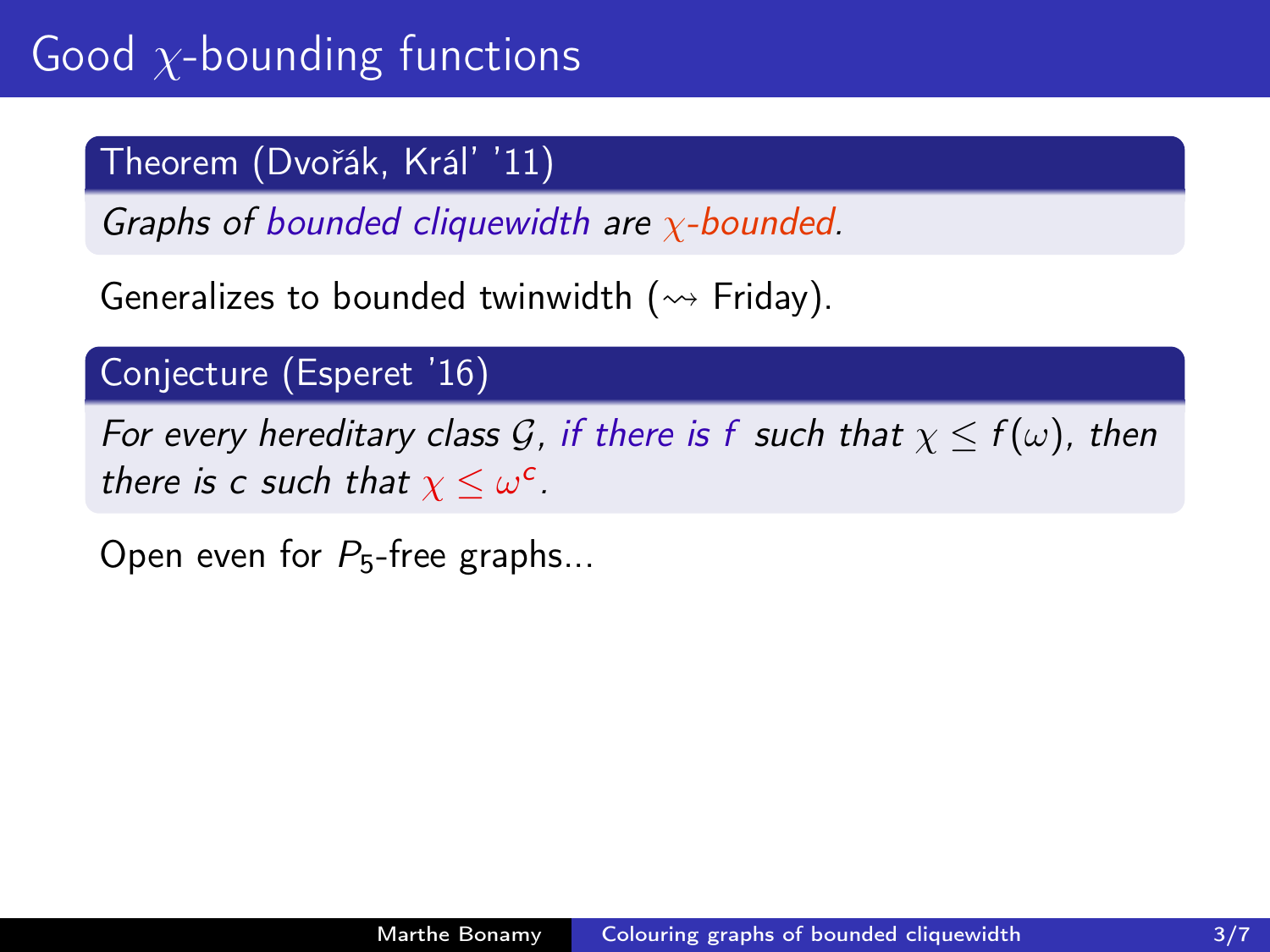## Theorem (Dvořák, Král' '11)

Graphs of bounded cliquewidth are  $\chi$ -bounded.

Generalizes to bounded twinwidth ( $\rightarrow$  Friday).

## Conjecture (Esperet '16)

For every hereditary class G, if there is f such that  $\chi < f(\omega)$ , then there is c such that  $\chi \leq \omega^c$ .

Open even for  $P_5$ -free graphs...

#### Theorem (B., Pilipczuk '19)

Graphs of bounded cliquewidth are polynomially  $\chi$ -bounded.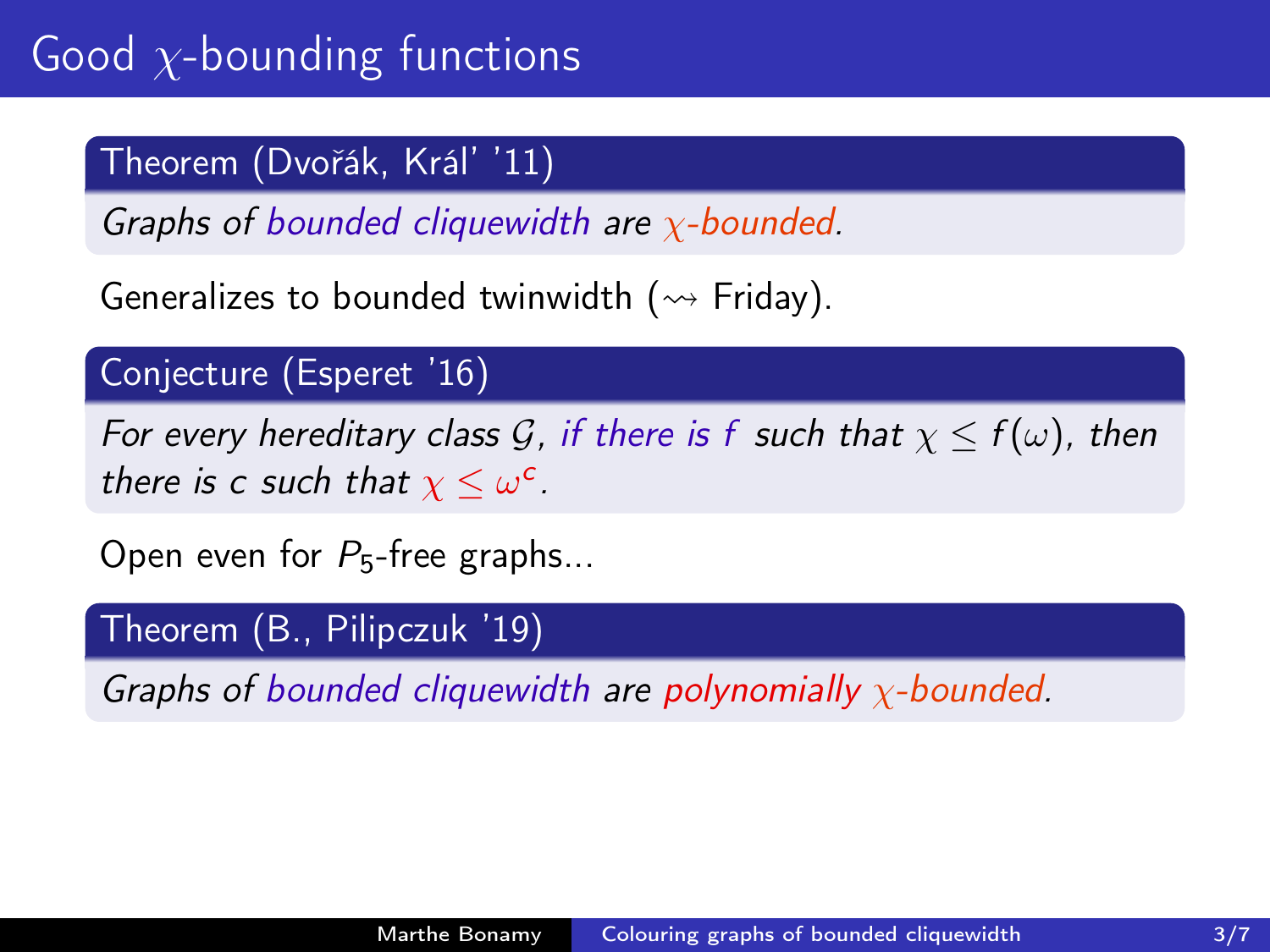## Theorem (Dvořák, Král' '11)

Graphs of bounded cliquewidth are  $\chi$ -bounded.

Generalizes to bounded twinwidth ( $\rightarrow$  Friday).

## Conjecture (Esperet '16)

For every hereditary class G, if there is f such that  $\chi < f(\omega)$ , then there is c such that  $\chi \leq \omega^c$ .

Open even for  $P_5$ -free graphs...

#### Theorem (B., Pilipczuk '19)

Graphs of bounded cliquewidth are polynomially  $\chi$ -bounded.

### Theorem (B., Pilipczuk '19)

For every k, every graph of cliquewidth  $\leq k$  satisfies  $\chi \leq \omega^{2^{2^{O(k\log k)}}}$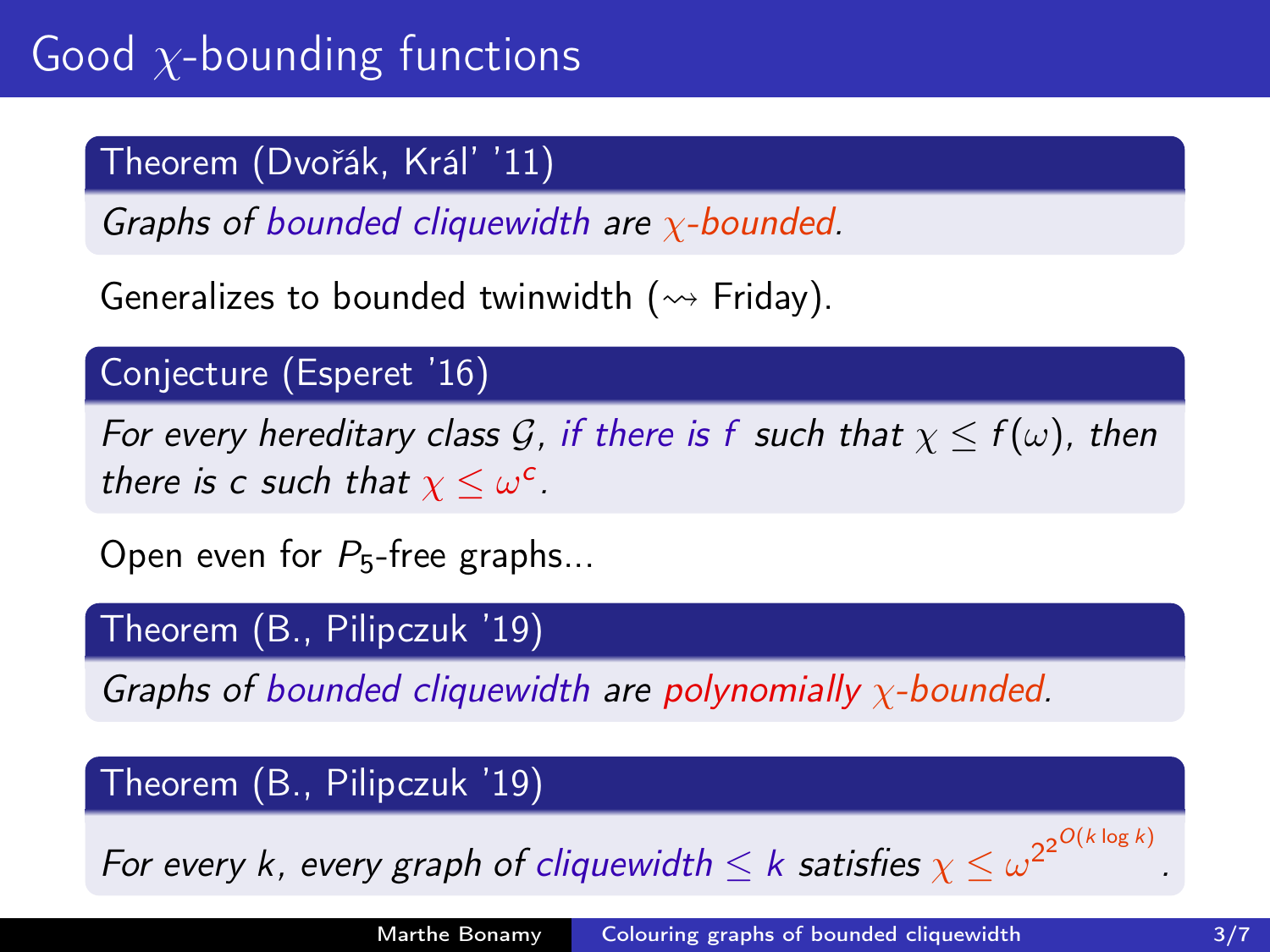For every k, every graph of cliquewidth  $\leq k$  satisfies  $\chi \leq \omega^{2^{2^{O(k\log k)}}}$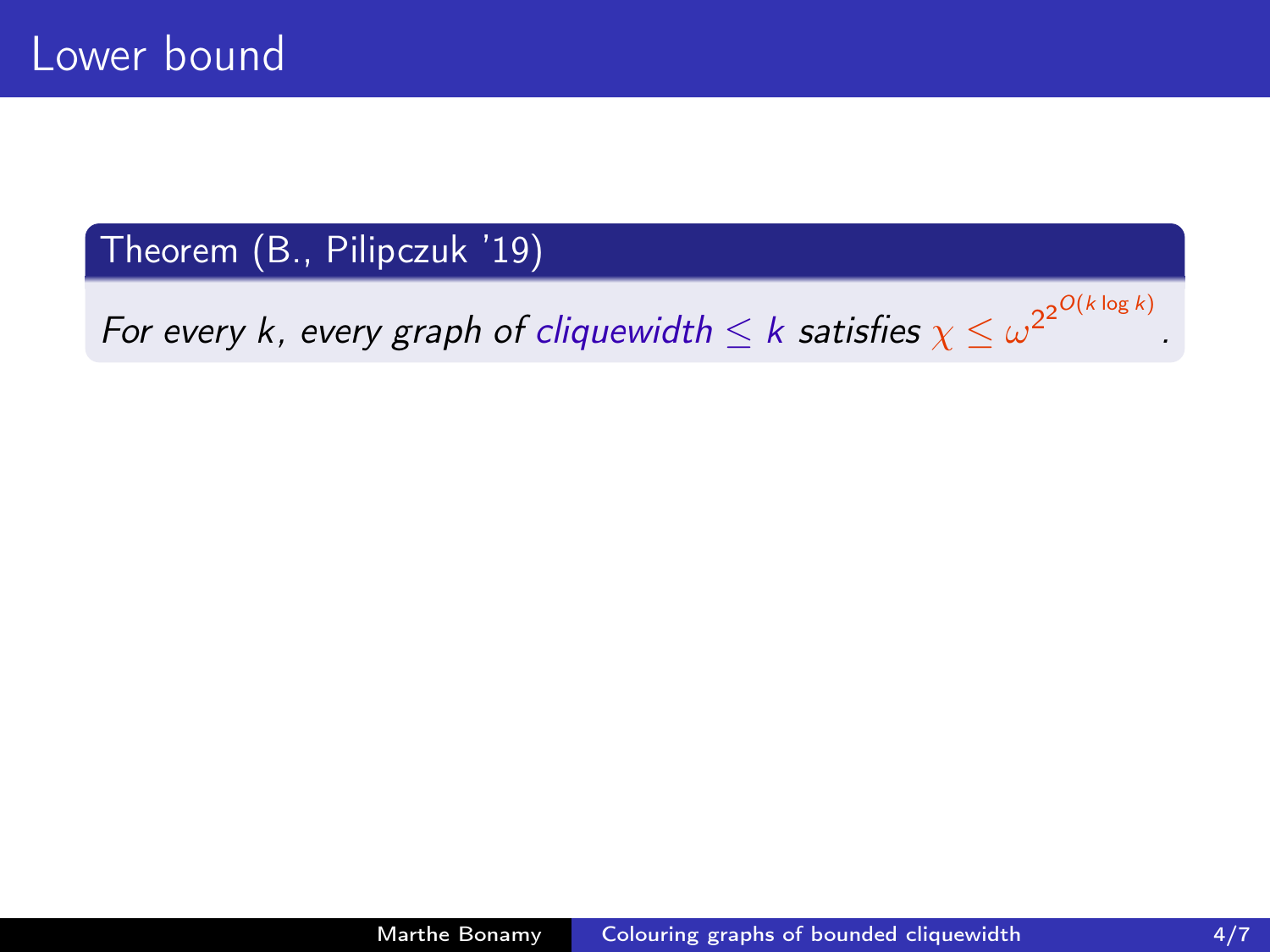For every k, every graph of cliquewidth  $\leq k$  satisfies  $\chi \leq \omega^{2^{2^{O(k\log k)}}}$ 

Chudnovsky, Penev, Scott, Trotignon (2013): need  $\omega^{\Omega(\log k)}$  above.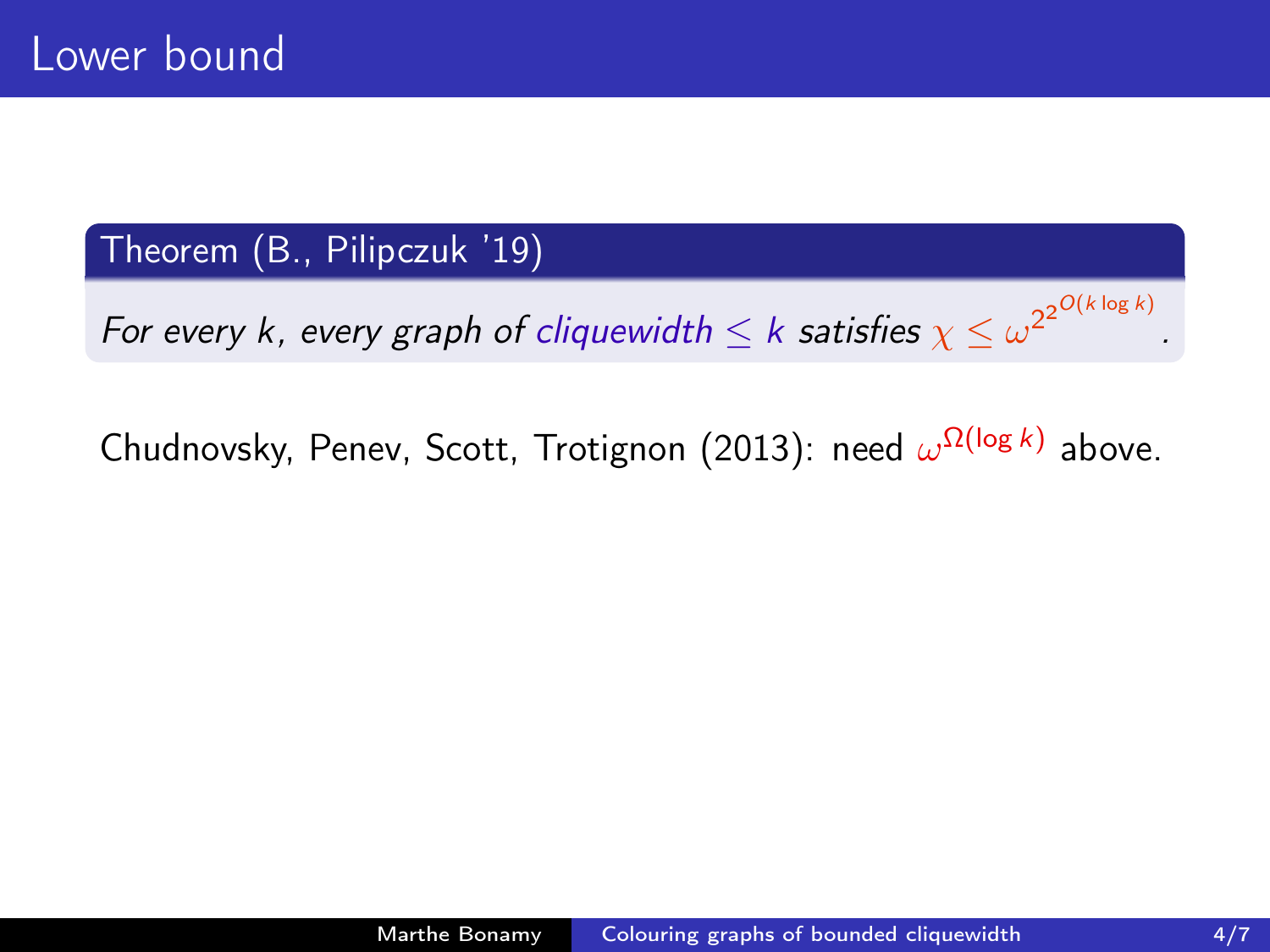For every k, every graph of cliquewidth  $\leq k$  satisfies  $\chi \leq \omega^{2^{2^{O(k\log k)}}}$ 

Chudnovsky, Penev, Scott, Trotignon (2013): need  $\omega^{\Omega(\log k)}$  above.

F: triangle-free graph with fractional chromatic number  $> 2<sup>d</sup>$ .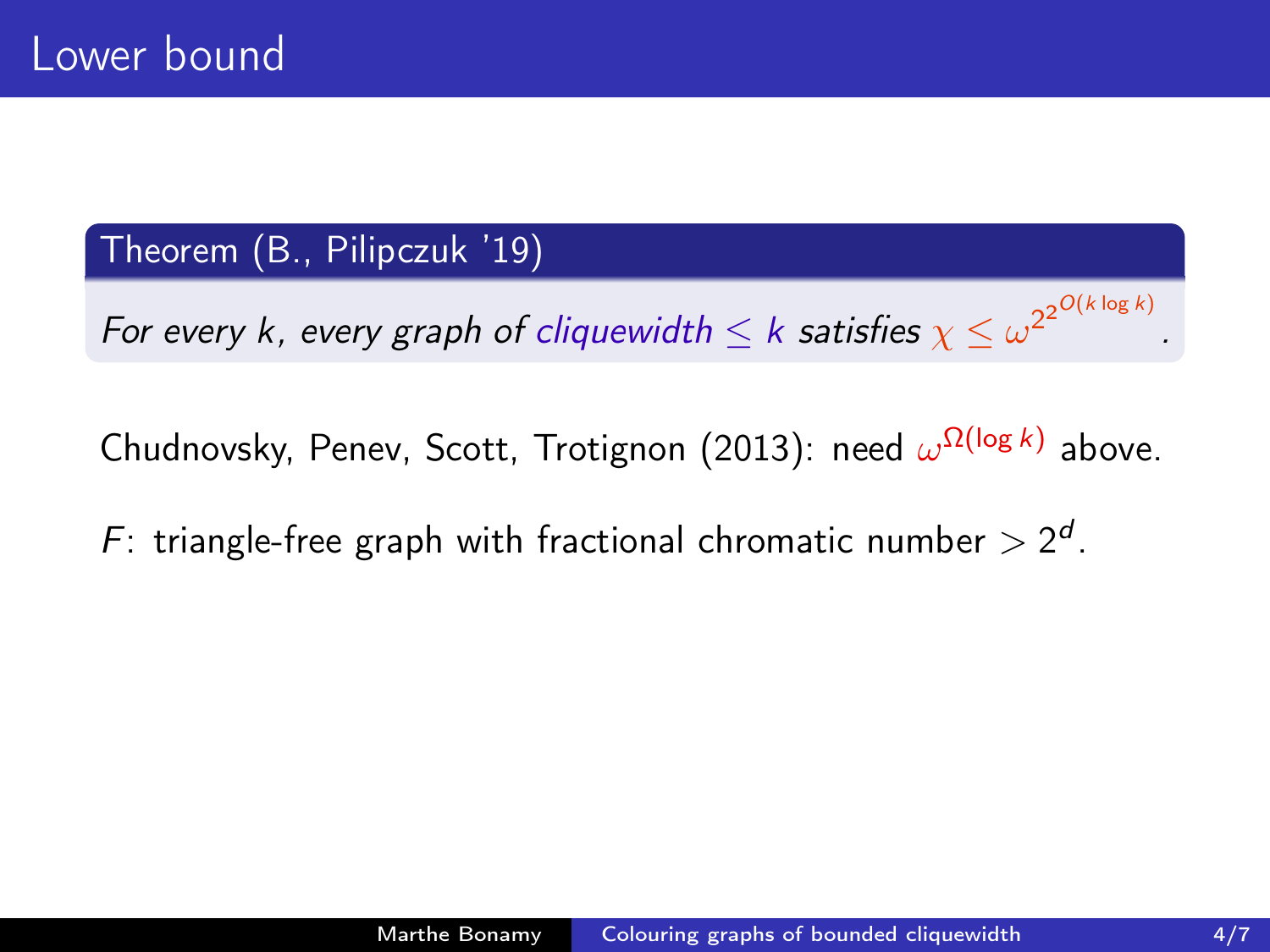For every k, every graph of cliquewidth  $\leq k$  satisfies  $\chi \leq \omega^{2^{2^{O(k\log k)}}}$ 

Chudnovsky, Penev, Scott, Trotignon (2013): need  $\omega^{\Omega(\log k)}$  above.

F: triangle-free graph with fractional chromatic number  $> 2<sup>d</sup>$ .

Iteratively ( $p - 1$  times), replace every vertex with a copy of F.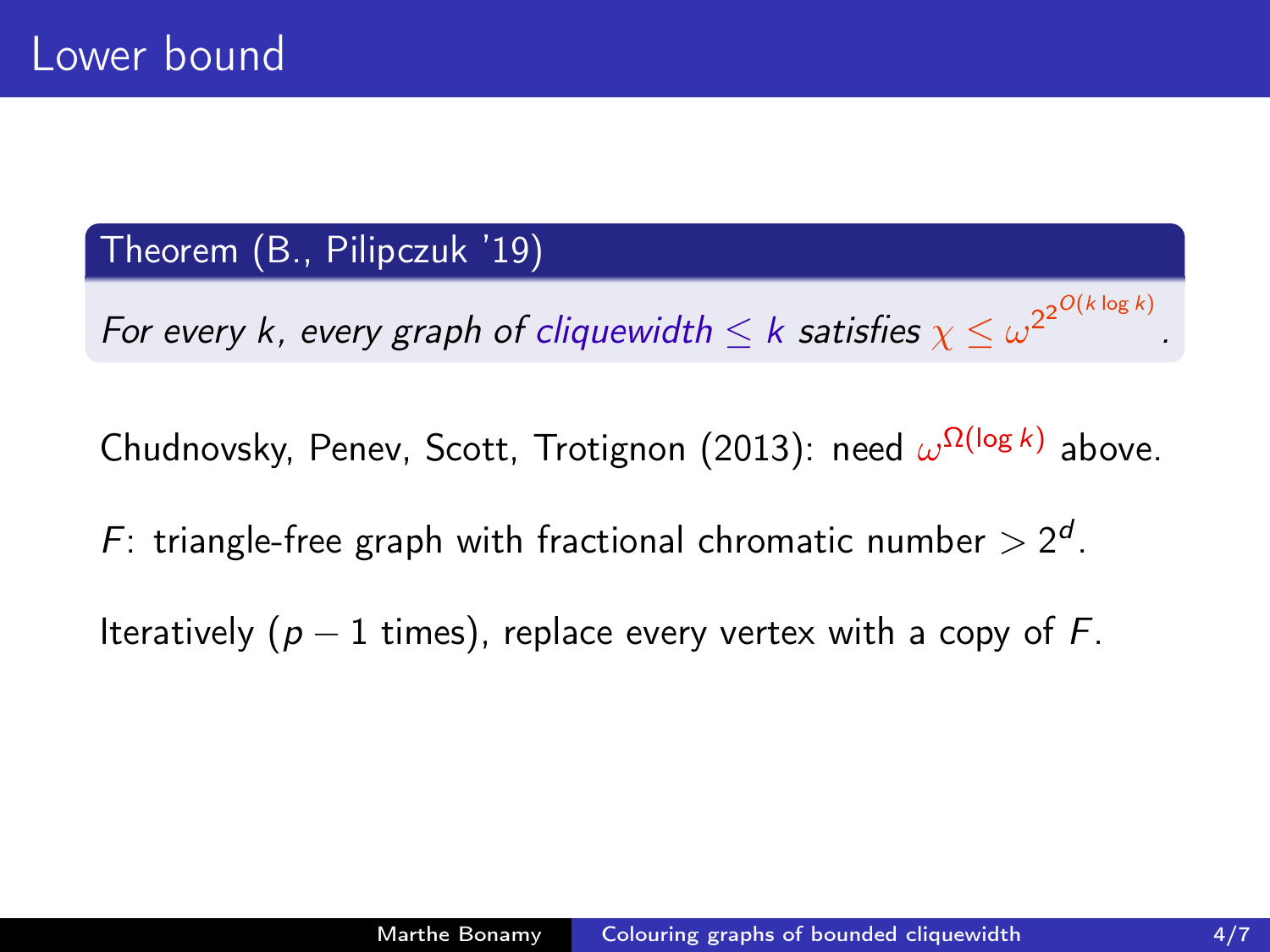For every k, every graph of cliquewidth  $\leq k$  satisfies  $\chi \leq \omega^{2^{2^{O(k\log k)}}}$ 

Chudnovsky, Penev, Scott, Trotignon (2013): need  $\omega^{\Omega(\log k)}$  above.

F: triangle-free graph with fractional chromatic number  $> 2<sup>d</sup>$ .

Iteratively ( $p - 1$  times), replace every vertex with a copy of F.  $\omega = 2^p$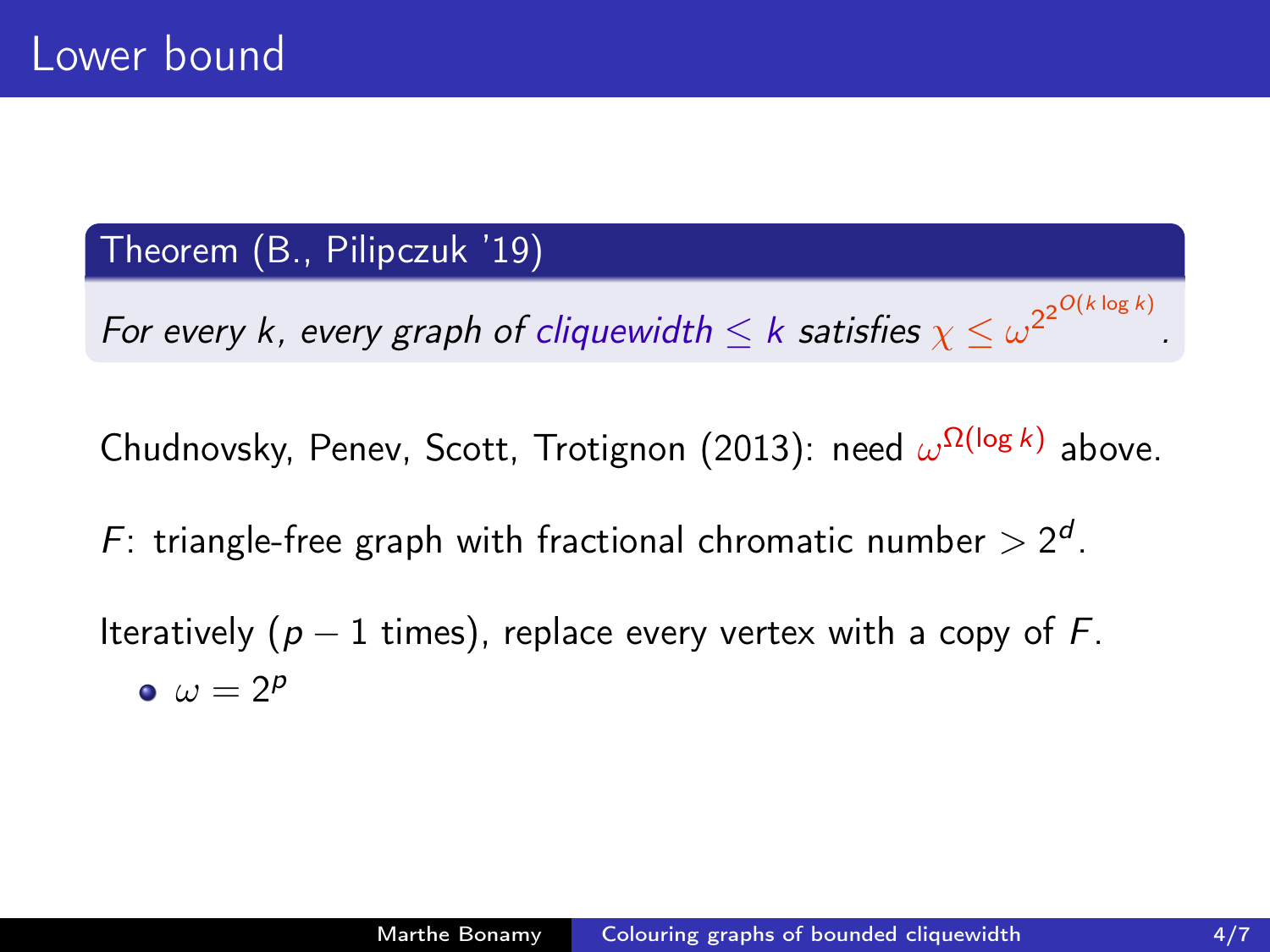For every k, every graph of cliquewidth  $\leq k$  satisfies  $\chi \leq \omega^{2^{2^{O(k\log k)}}}$ 

Chudnovsky, Penev, Scott, Trotignon (2013): need  $\omega^{\Omega(\log k)}$  above.

F: triangle-free graph with fractional chromatic number  $> 2<sup>d</sup>$ .

Iteratively ( $p - 1$  times), replace every vertex with a copy of F.

$$
\bullet \ \omega = 2^p
$$

$$
\bullet \ \ \chi > (2^d)^p = (2^p)^d = \omega^d
$$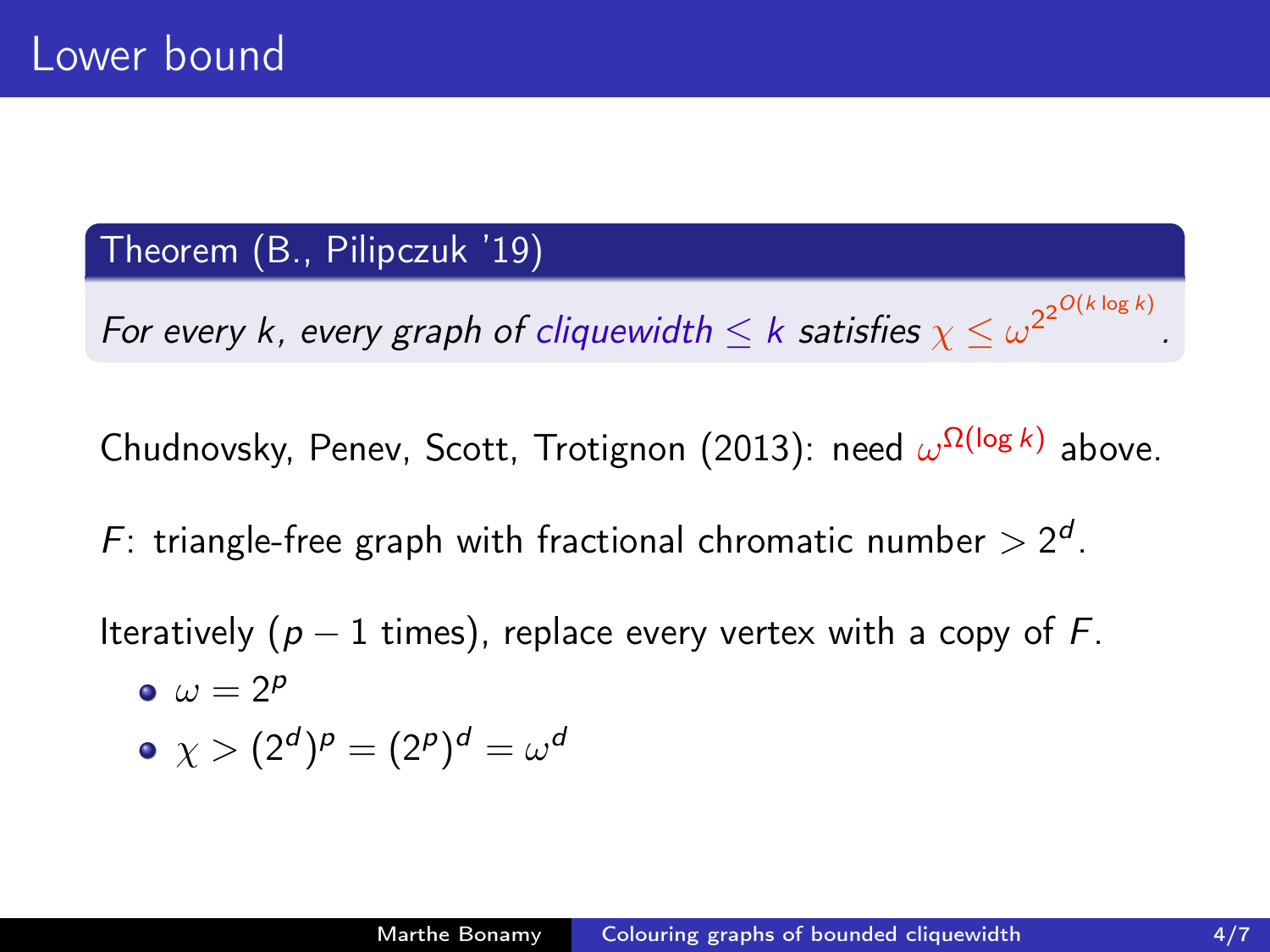For every k, every graph of cliquewidth  $\leq k$  satisfies  $\chi \leq \omega^{2^{2^{O(k\log k)}}}$ 

Chudnovsky, Penev, Scott, Trotignon (2013): need  $\omega^{\Omega(\log k)}$  above.

F: triangle-free graph with fractional chromatic number  $> 2<sup>d</sup>$ .

Iteratively ( $p - 1$  times), replace every vertex with a copy of F.

$$
\bullet \ \omega = 2^p
$$

$$
\bullet \ \chi > (2^d)^p = (2^p)^d = \omega^d
$$

 $\bullet$  cw  $\leq |V(F)|$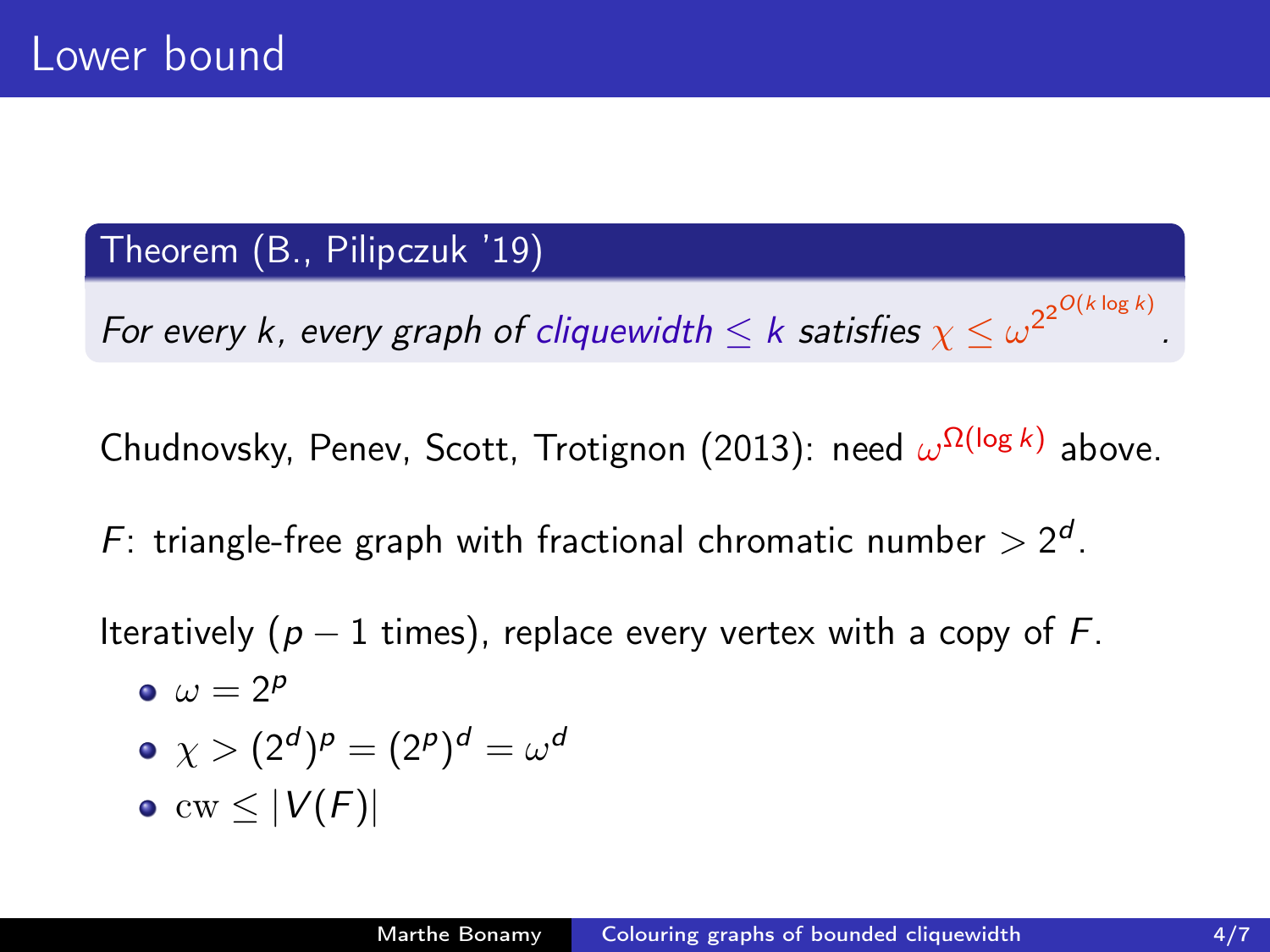For every k, every graph of cliquewidth  $\leq k$  satisfies  $\chi \leq \omega^{2^{2^{O(k\log k)}}}$ 

Chudnovsky, Penev, Scott, Trotignon (2013): need  $\omega^{\Omega(\log k)}$  above.

F: triangle-free graph with fractional chromatic number  $> 2<sup>d</sup>$ .

Iteratively ( $p - 1$  times), replace every vertex with a copy of F.

$$
\bullet \ \omega = 2^p
$$

$$
\bullet \ \chi > (2^d)^p = (2^p)^d = \omega^d
$$

 $\text{cw} \leq |V(F)| \leq (2^d)^2$  (by considering  $R(3, d \cdot 2^d))$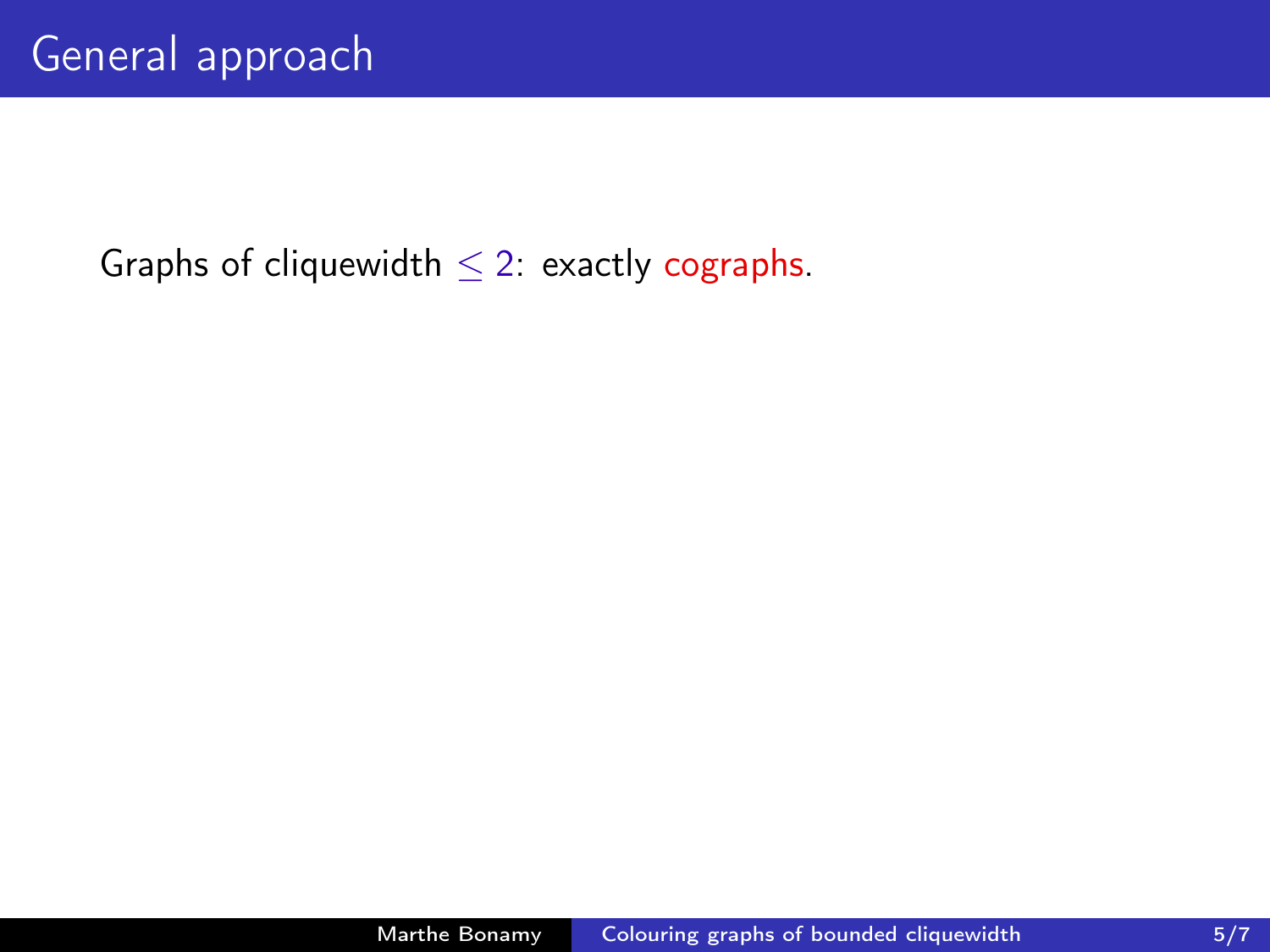Cograph  $\Leftrightarrow$  Either elementary (single vertex) or disjoint union of two cographs or join of two cographs.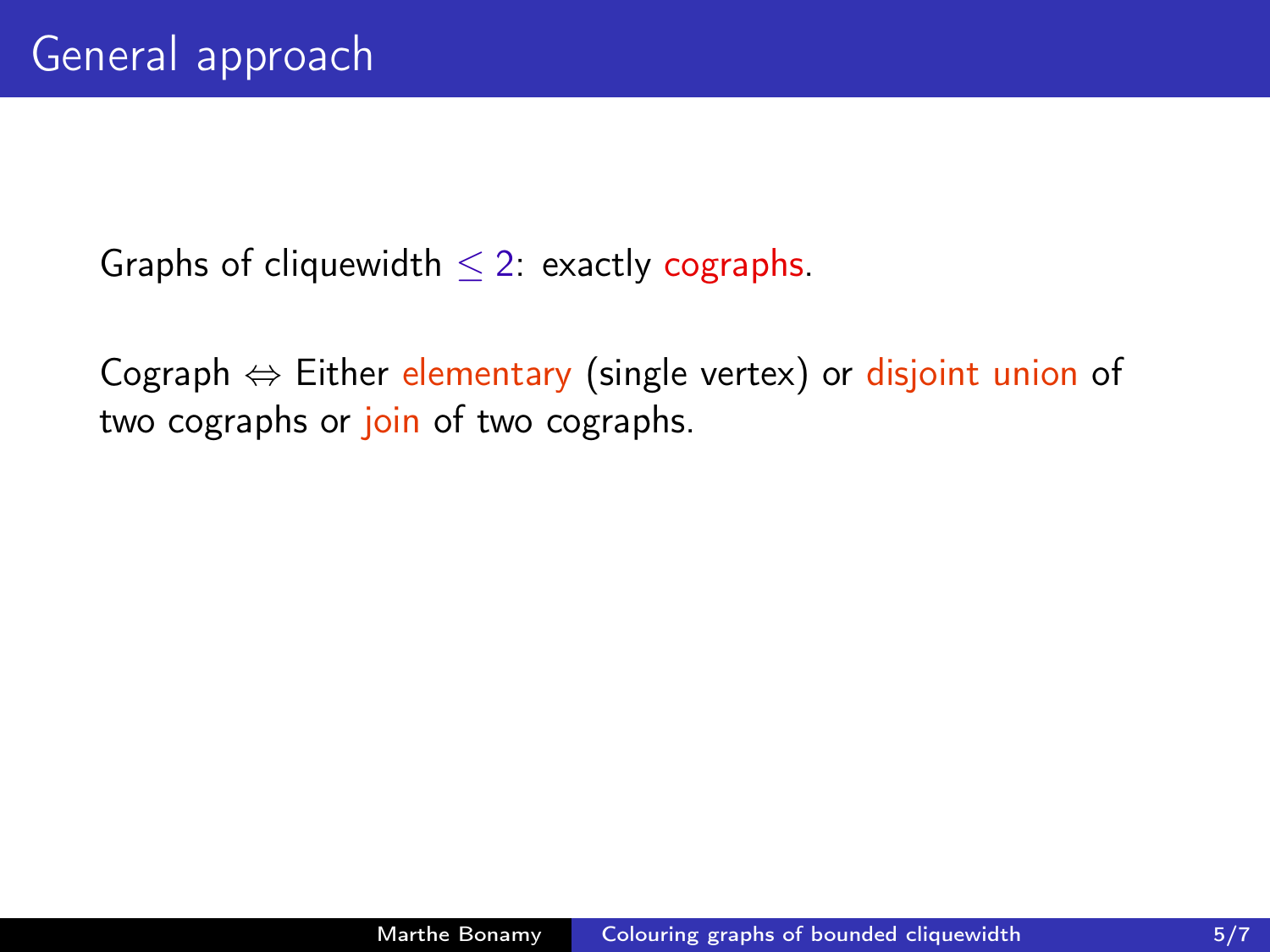Cograph  $\Leftrightarrow$  Either elementary (single vertex) or disjoint union of two cographs or join of two cographs.

 $\approx$  Same general idea as for perfect graphs (basic classes + decomposition theorem).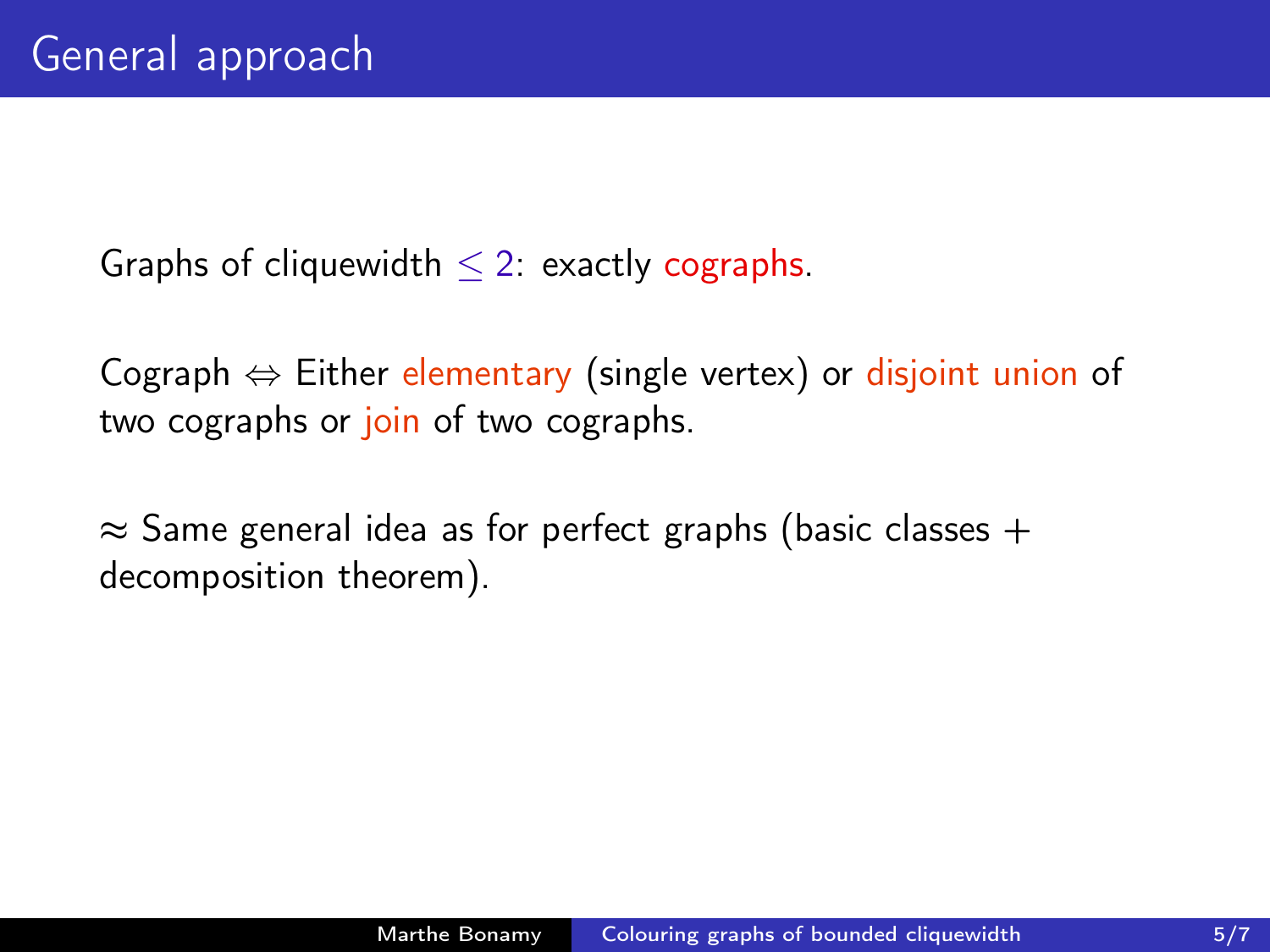Cograph  $\Leftrightarrow$  Either elementary (single vertex) or disjoint union of two cographs or join of two cographs.

 $\approx$  Same general idea as for perfect graphs (basic classes + decomposition theorem).

Here: Either elementary (single vertex) or there is a cut of "low diversity".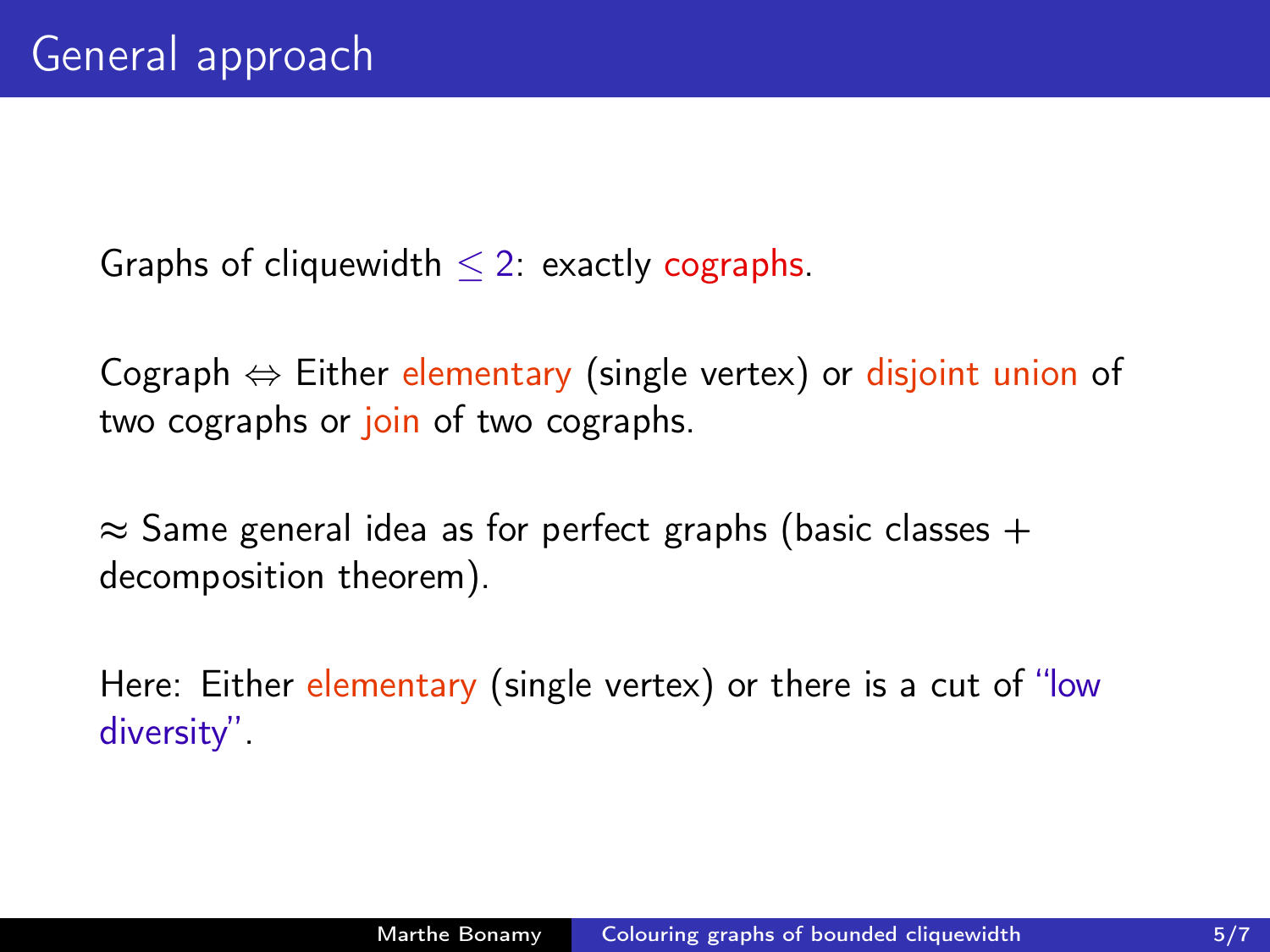For every hereditary class G, if  $\exists c$  such that  $\chi \leq \omega^c$ , then  $\exists d$  such that  $\chi \leq \omega^d$  for any graph in the closure of  ${\mathcal G}$  under substitutions.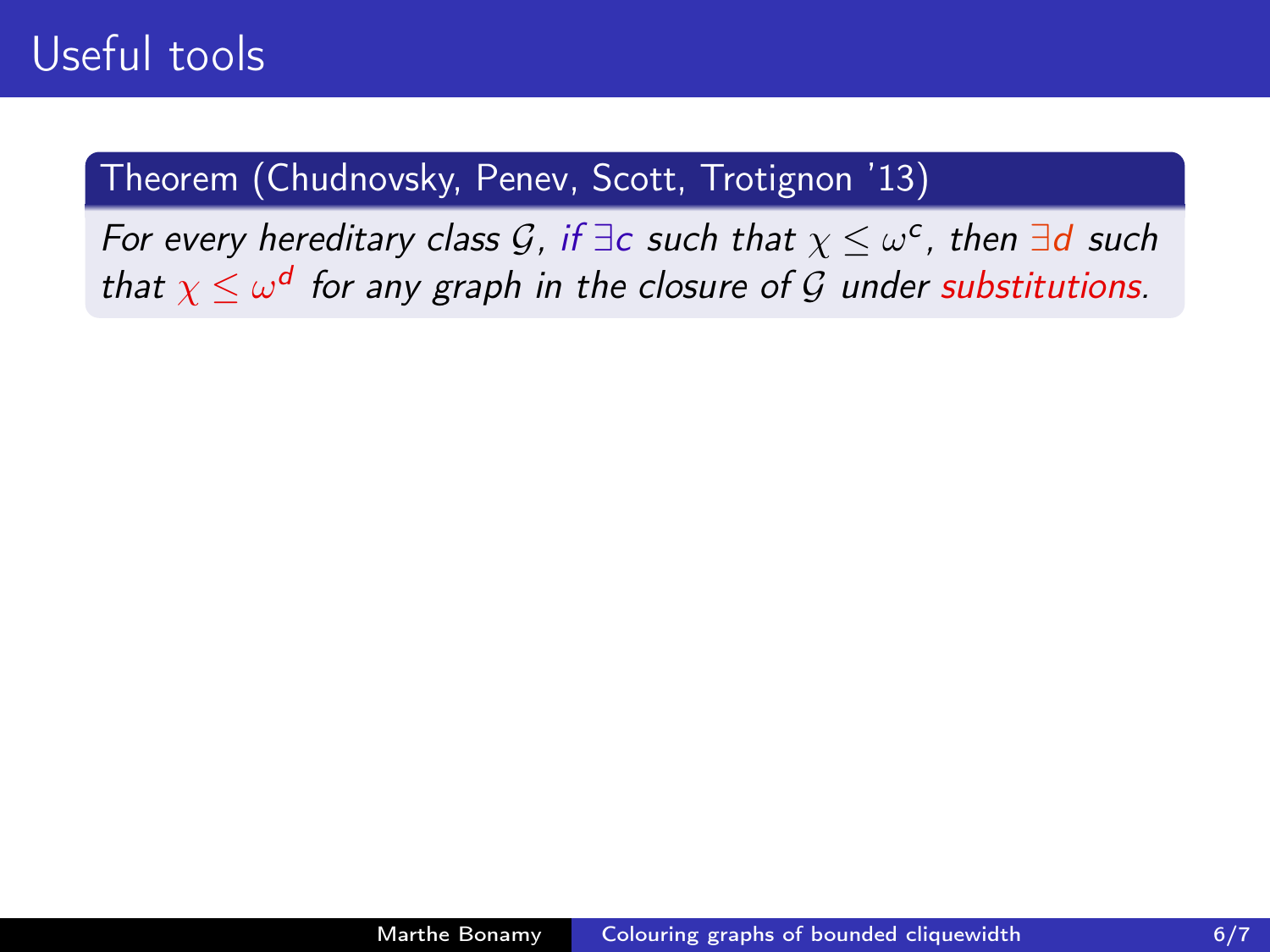For every hereditary class G, if  $\exists c$  such that  $\chi \leq \omega^c$ , then  $\exists d$  such that  $\chi \leq \omega^d$  for any graph in the closure of  ${\mathcal G}$  under substitutions.

Here  $d = 3c + 11$ .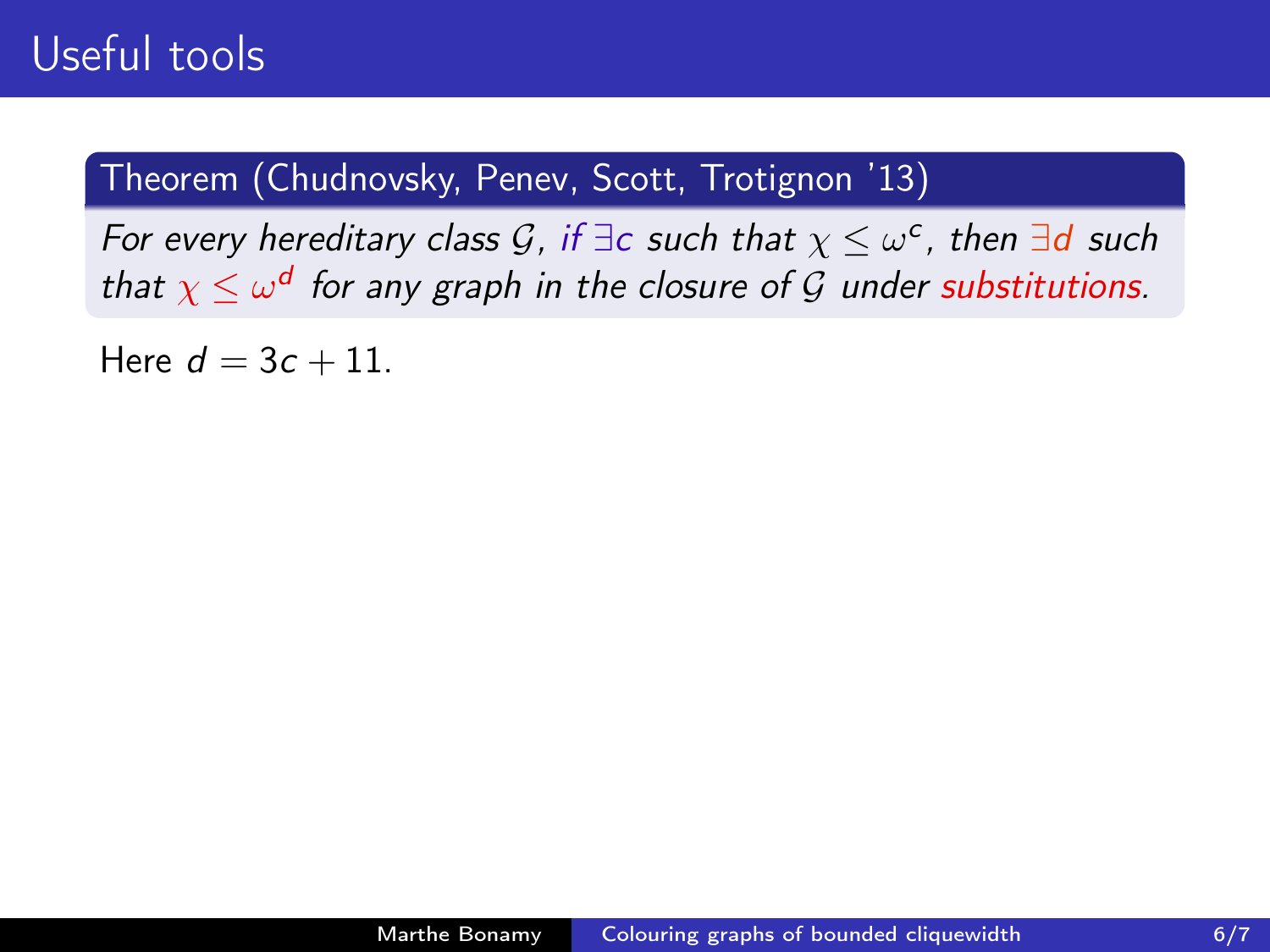For every hereditary class G, if  $\exists c$  such that  $\chi \leq \omega^c$ , then  $\exists d$  such that  $\chi \leq \omega^d$  for any graph in the closure of  ${\mathcal G}$  under substitutions.

Here  $d = 3c + 11$ . Key ingredient in the proof: "substitution depth". It's a lower-bound on  $\omega$ . Naively:  $\chi \leq \omega^{c\omega}$ . (Better: partition vertices based on  $\omega$  of the graph that substitutes them).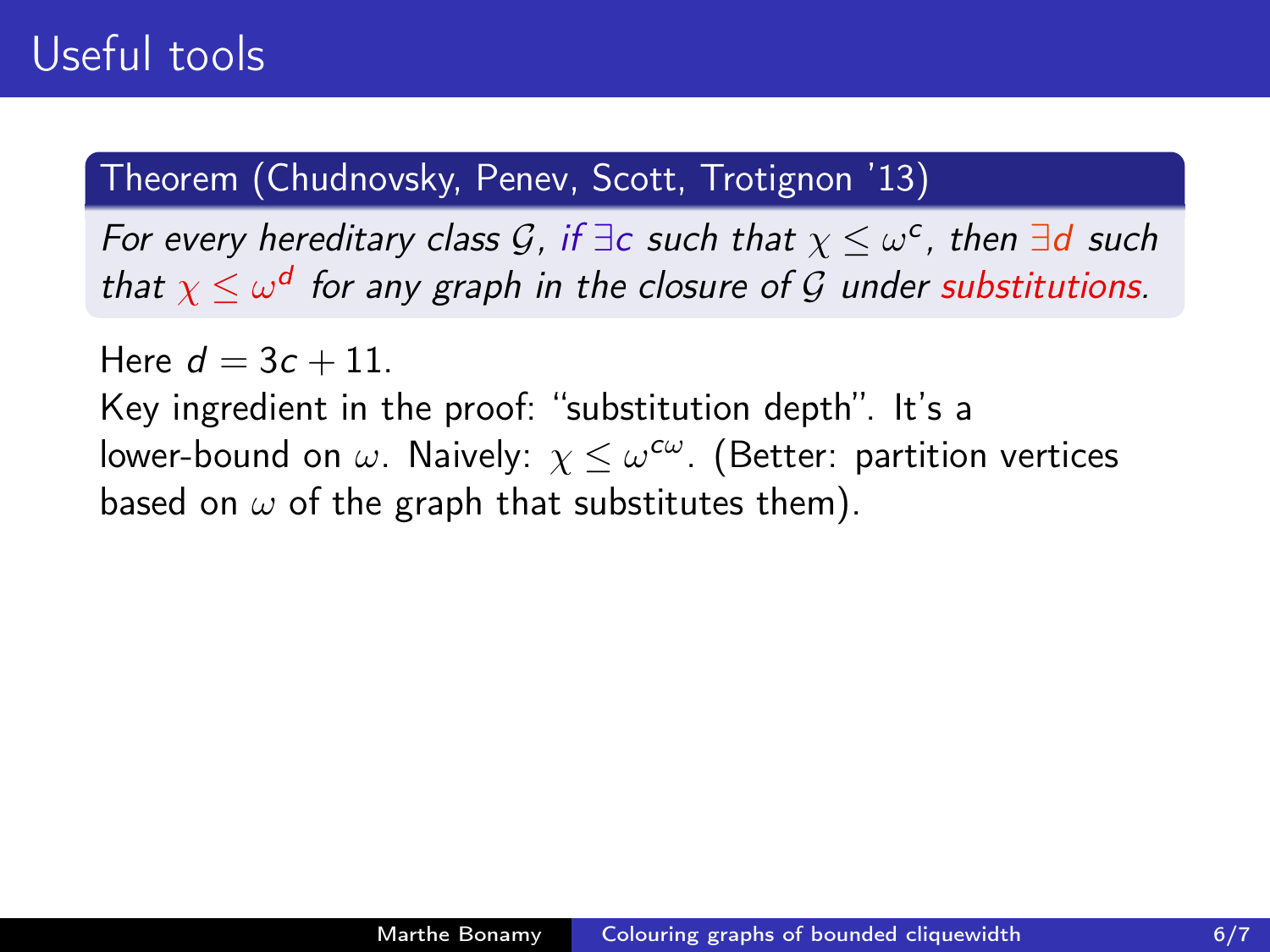For every hereditary class G, if  $\exists c$  such that  $\chi \leq \omega^c$ , then  $\exists d$  such that  $\chi \leq \omega^d$  for any graph in the closure of  ${\mathcal G}$  under substitutions.

Here  $d = 3c + 11$ . Key ingredient in the proof: "substitution depth". It's a lower-bound on  $\omega$ . Naively:  $\chi \leq \omega^{c\omega}$ . (Better: partition vertices based on  $\omega$  of the graph that substitutes them).

#### Theorem (B., Pilipczuk '19)

For every hereditary class G, and every  $k \in \mathbb{N}$ , if  $\exists c$  such that  $\chi\leq\omega^{\mathsf{c}}$  , then  $\exists{\mathsf{d}}$  such that  $\chi\leq\omega^{\mathsf{d}}$  for any graph in the closure of G under cuts of diversity  $\leq k$ .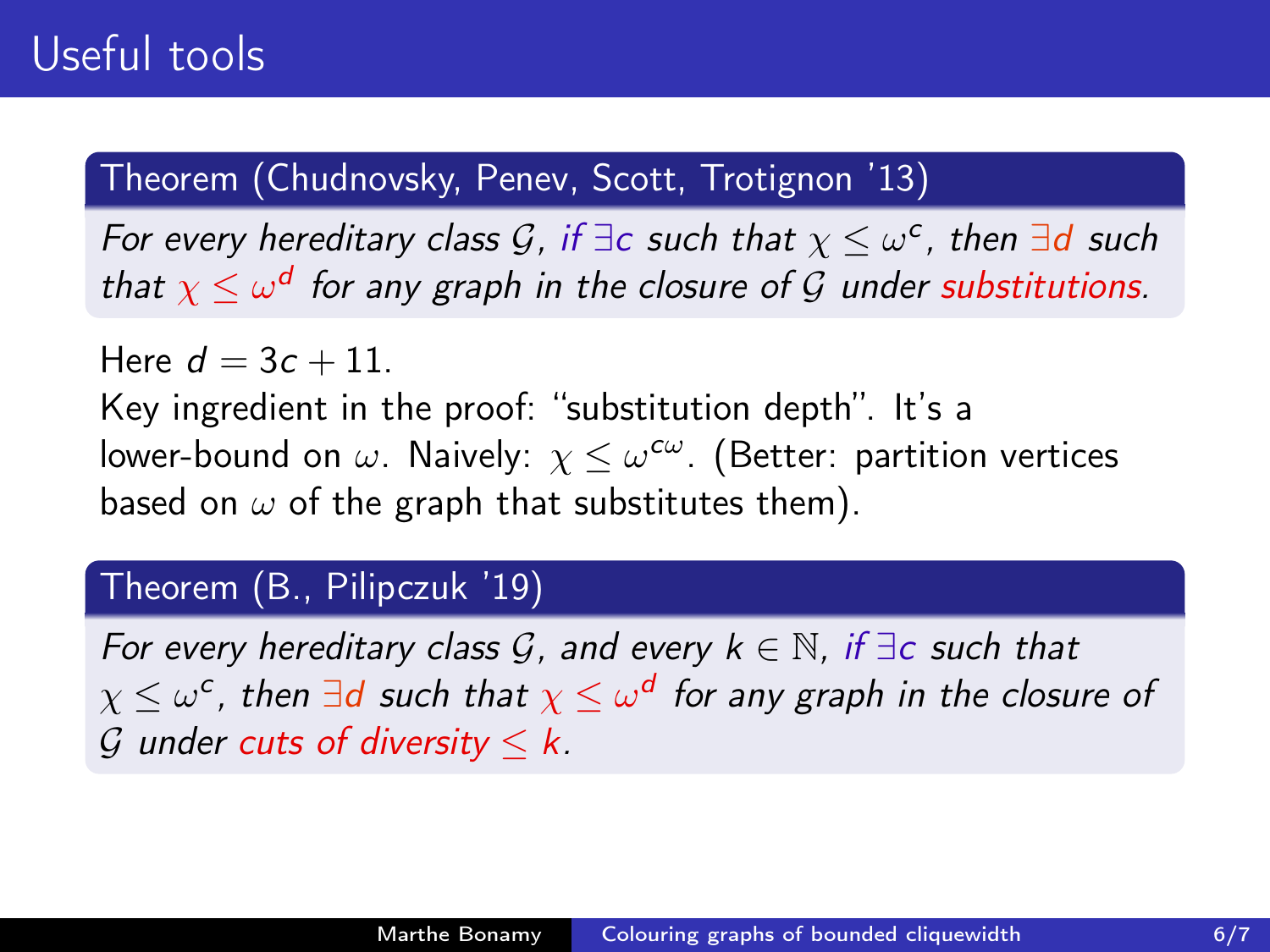For every hereditary class G, if  $\exists c$  such that  $\chi \leq \omega^c$ , then  $\exists d$  such that  $\chi \leq \omega^d$  for any graph in the closure of  ${\mathcal G}$  under substitutions.

Here  $d = 3c + 11$ . Key ingredient in the proof: "substitution depth". It's a lower-bound on  $\omega$ . Naively:  $\chi \leq \omega^{c\omega}$ . (Better: partition vertices based on  $\omega$  of the graph that substitutes them).

### Theorem (B., Pilipczuk '19)

For every hereditary class G, and every  $k \in \mathbb{N}$ , if  $\exists c$  such that  $\chi\leq\omega^{\mathsf{c}}$  , then  $\exists{\mathsf{d}}$  such that  $\chi\leq\omega^{\mathsf{d}}$  for any graph in the closure of G under cuts of diversity  $\leq k$ .

(Colcombet's version of) Simon's Factorization Forest Theorem.  $\rightsquigarrow$  "decomposition depth" at most 2<sup>O(k log k)</sup>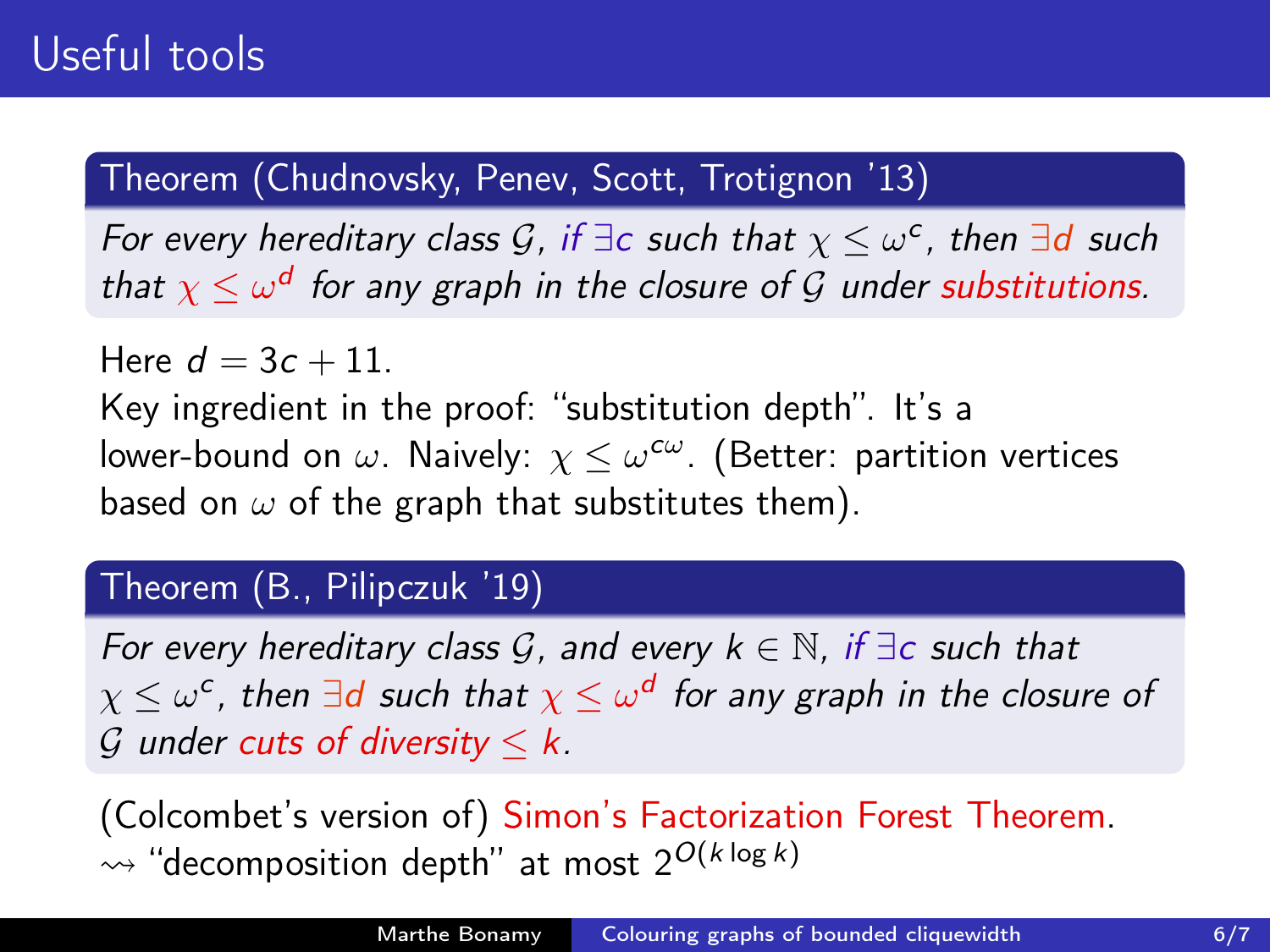Survey on χ-boundedness: <https://arxiv.org/abs/1812.07500> Our paper: <https://arxiv.org/abs/1910.00697> Linear cliquewidth: <https://arxiv.org/abs/1911.07748> Substitutions: <https://arxiv.org/abs/1302.1145>